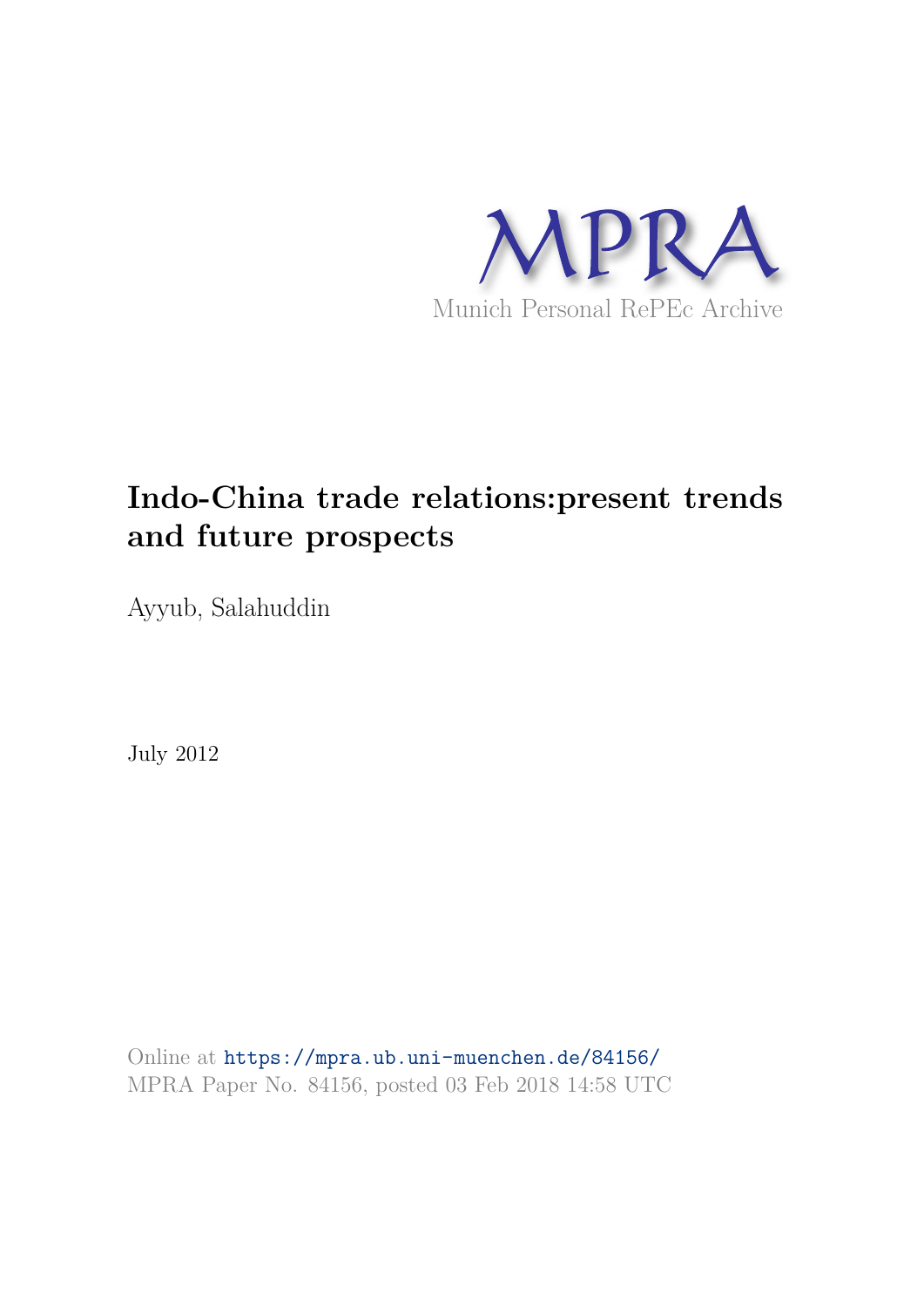# **INDO-CHINA TRADE RELATIONS: PRESENT TRENDS AND FUTURE PROSPECTS**

**Salahuddin Ayyub\***

# **Abstract**

*India and China started opening up in the International market very late. They were in-ward looking economies in the beginning. But when they realized the importance of trade, they also opened up. The nature of both the economies changed from an in-ward looking economies to an out-ward looking and a lot of trade took place between the two nations. Constant Market Share Analysis has been used to find out the result from the trade data. It has been proved empirically that bilateral trade has given advantage to both the nations and still there is a lot of potential in both the countries to increase their bilateral trade. There are few commodities which are produced in India just to be exported to China and there are some products in China also which are produced to be sold in India only. So they have specific demand and supply relation for each other. The most important observation made in the paper is that, the trade between India and China is not of the nature that it is increasing because the world trade is increasing; instead, there are some commodities which are being traded by India and China for each other only because they are demanded in each other's country. And the volume of trade of those commodities is increasing because the demand for them is increasing in the other country, not because of the increase in the world trade volume. If those commodities are not traded with each other, they will find it difficult to sell it anywhere else in the international market.*

*Keywords : Constant Market Share Analysis, Market Concentration and Commodity Export Specialization, Regression.*

## **Introduction**

India and China, with huge population, big market size and a large area of the world, are very important in the international economic, political and security sphere. And their bilateral relations, especially economic relations are much more important for the world and for them as well.

Both the countries have a very old history. Their history goes back to  $2<sup>nd</sup>$  century

*<sup>\*</sup> Research Scholar, MMAJ Academy of International Studies, Jamia Millia Islamia New Delhi*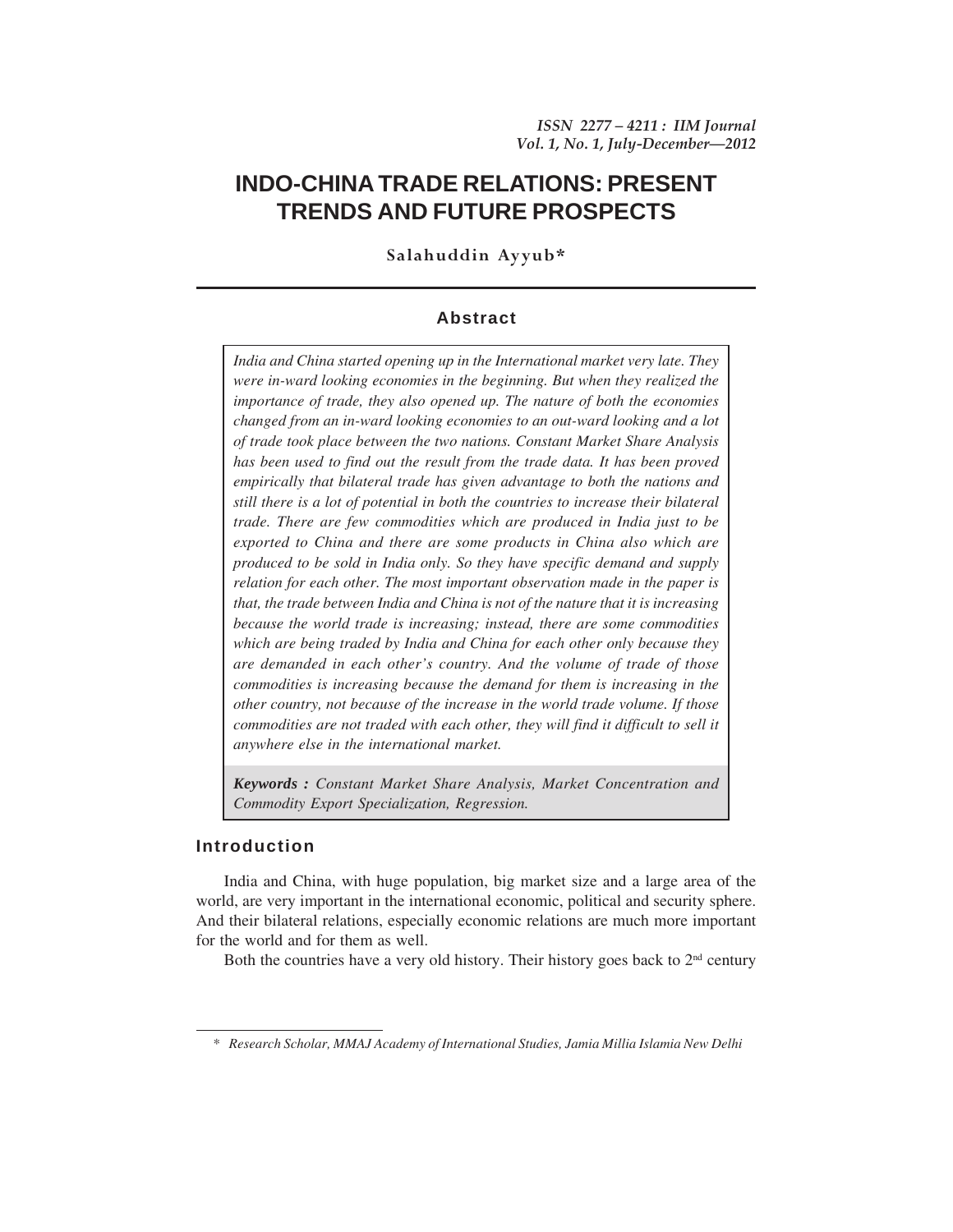B.C. over the past 2000 years or so; people of both countries have been keeping friendly contacts with each making up what the other lacks. They have a very long history of friendship and cultural exchange. The high Himalayas lie between the two countries but this could never stop the interaction of people from both sides. Most of the time in the history, they have been facing similar conditions having common economic and political problems and challenges.

When we look at the very recent past we see that both the countries were colonized in the same age and both of them fought for freedom and after independence both the countries faced the challenge of Imperialism posed by developed countries or the West. Today they have similar economic condition, with high population, poor economic base, and imbalanced regional development. They shoulder the same mission of developing the economy, eradicating poverty and transforming the traditional society into a modern one, with high industrialization and high international trade and investment.

China began opening to the outside world in the late 70s of the last century, India started opening up in the late 80s. Today both of them are heading in the same direction with similar speed but different achievements.

The Chinese and Indian growth rates were similar during 1952-70, but the Chinese rate of growth has accelerated since the reforms. Maddison's estimates show that the Chinese GDP grew annually at 4.4% during 1952-78, and 7.5% during the period 1978-95; per capita GDP grew at 2.3% and 6%, respectively, during the same periods. In India, on the other hand, per capita GDP grew at an annual rate of only 1.7% and 2.8%, respectively.<sup>1</sup> However, the annual Indian growth rate increased from the mid-1990s onward: in 1998 and 1999 it was rather close to China's. This evidence suggests that, in principle, it is feasible for India to close the gap. But what prevents India from doing so? Apart from low savings and investment rates, much lower FDI and exports, other factors explaining slow growth are India's greater dependence on subsistence agriculture, the poor performance of the organized industrial sector, especially since the mid-1980s, and less effective decentralization of economic decision making.

In China, much faster growth can be explained by several economic and institutional factors: more favorable initial conditions, high capital accumulation backed by large savings, high and growing FDI inflows, high literacy rates, greater homogeneity of the Chinese society, a larger stock of inherited agricultural assets created under the communes, a larger and richer expatriate Chinese community, and the country's proximity to Hong Kong.<sup>2</sup>

Although there is a difference in the levels of development and growth between the two countries, India and China being developing countries face the common challenges of market protection and domestic production's security and it is thought by the experts that they can serve their interests much better if they come together on a platform with all other developing and under developed countries.

"Evidence for both China and India shows that trade liberalization and openness

*<sup>1.</sup> Maddison,* Chinese Economic Performance*, P.56*

*<sup>2.</sup> Ashok Guha, "Economic Reform in India and China: What Each Can Learn from the Other,"* Journal *of* Asian Economics *(1993), pp. 333-45.*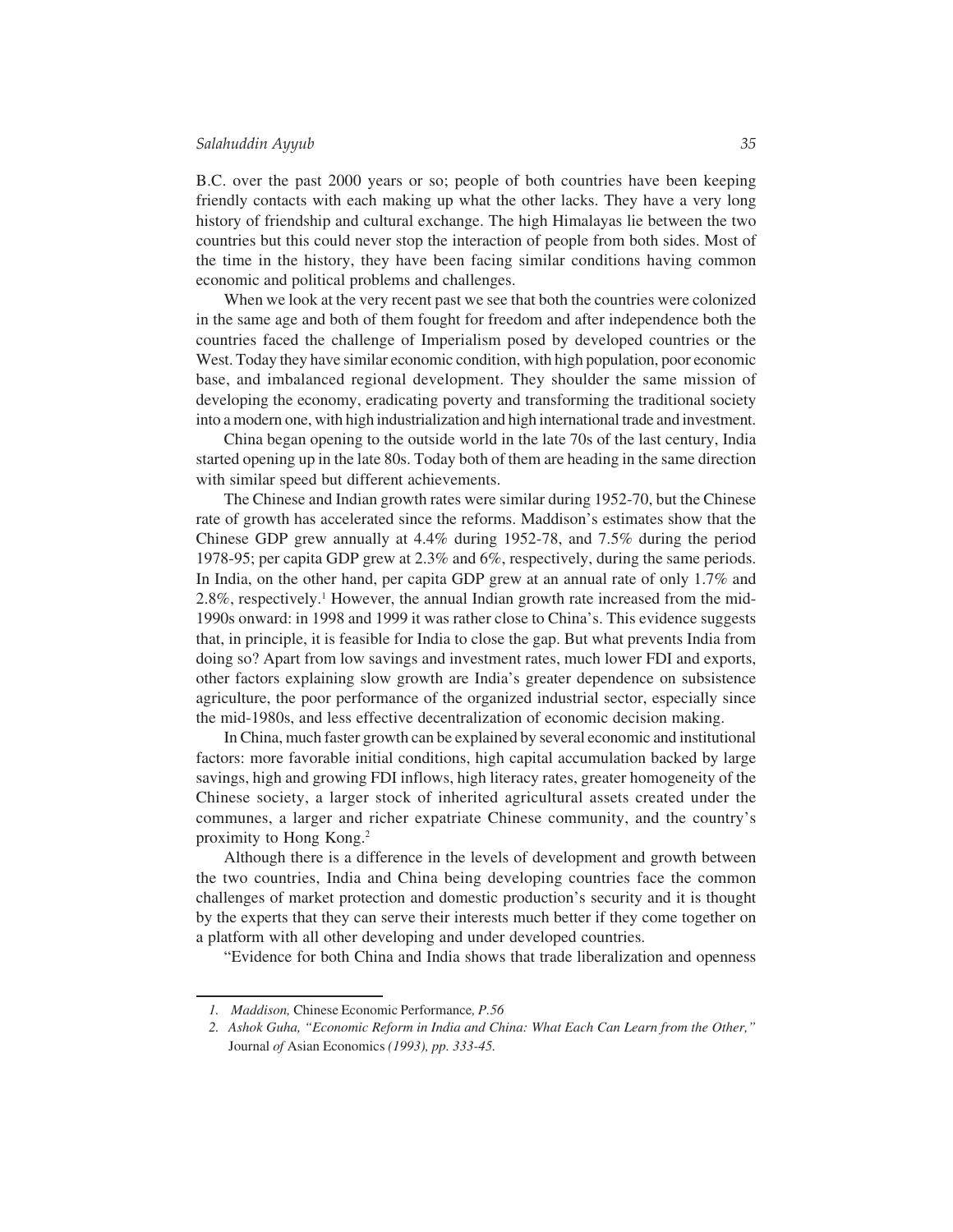can enhance growth, as is indicated by an increase in exports-to-GDP ratios and growth in trade".<sup>3</sup>

India and China are considered to be the two of the most important countries among developing nations. They are said to be the key players of the Asian Economy. They are economically and politically much more strong then other developing countries and their economies are growing faster than any other country in the group.

Keeping these things in view, it can be observed easily that their bilateral economic and political relation becomes very important for the whole world and together India and China can play a big role in the world economy. But this is also a fact that these two countries did not always have good relations. Some times in the past they had bitter relations also on the issues of boundary and territorial reasons.

At a time in 1960s they had fought two wars. And today when territories are becoming less important than the area of the market and Economic strength, the economic relation between countries became very important and friendship, peace and tranquility were considered to be more beneficial for both of them to survive in the international sphere. *Tarun Khanna*<sup>4</sup> says "the rhetoric in both countries has shifted from political tensions on the border to lifting the millions of people in both countries out of poverty". Now they have such a strong interdependence that the bilateral trade volume scored a historical high of 13 billion US dollars in 2004 as merely 260 million dollars in 1990, fulfilling ahead the target of 20 billion dollars.

India China trade relations are the most important part of bilateral relations between India and China. In the bilateral trade of India and China, most of the time China has got trade surplus but from a temporary decline in the influx of Chinese imports in the Indian markets, the scenario was changed many times and India was enjoying a positive balance of trade with China. The India China trade relations are regulated by the India China Joint Business Council (JBC), which ensures a free exchange of products and services between the two nations.

It has been believed and expressed by the government of both the countries on different occasion that they cannot grow fast in isolation from each other; perhaps if they cooperate with each other both of them will get the advantage.

Chinese Vice- President, Hu Jintao says in his speech in 2000, "China cannot achieve development in isolation from Asia, and Asia cannot realize prosperity without China. It is a consistent policy of the Chinese Government to strengthen the good neighborly and friendly relations with its surrounding countries".

Once again during his visit to India in November, 2006 he said "Asia will dominate the next century if China and India can strengthen their trade and business links".<sup>5</sup>

Establishing diplomatic relations in 1950, China and India signed two major trade

*<sup>3.</sup> Tun-oy Woo, "Foreign Trade and Investment Policies in the Post-Deng Era,"* China in the Post-Deng Era**,** *ed. Joseph* Y**.** *S. Cheng (Chinese University Press, 1998). pp. 363-424.*

*<sup>4.</sup> Professor at Harvard Business School.*

*<sup>5.</sup> Bhattacharaya, Swapan K. "Gains and Losses of India-China Trade Cooperation", CESIFO Working Paper No. 1970, (April, 2007). P.22.*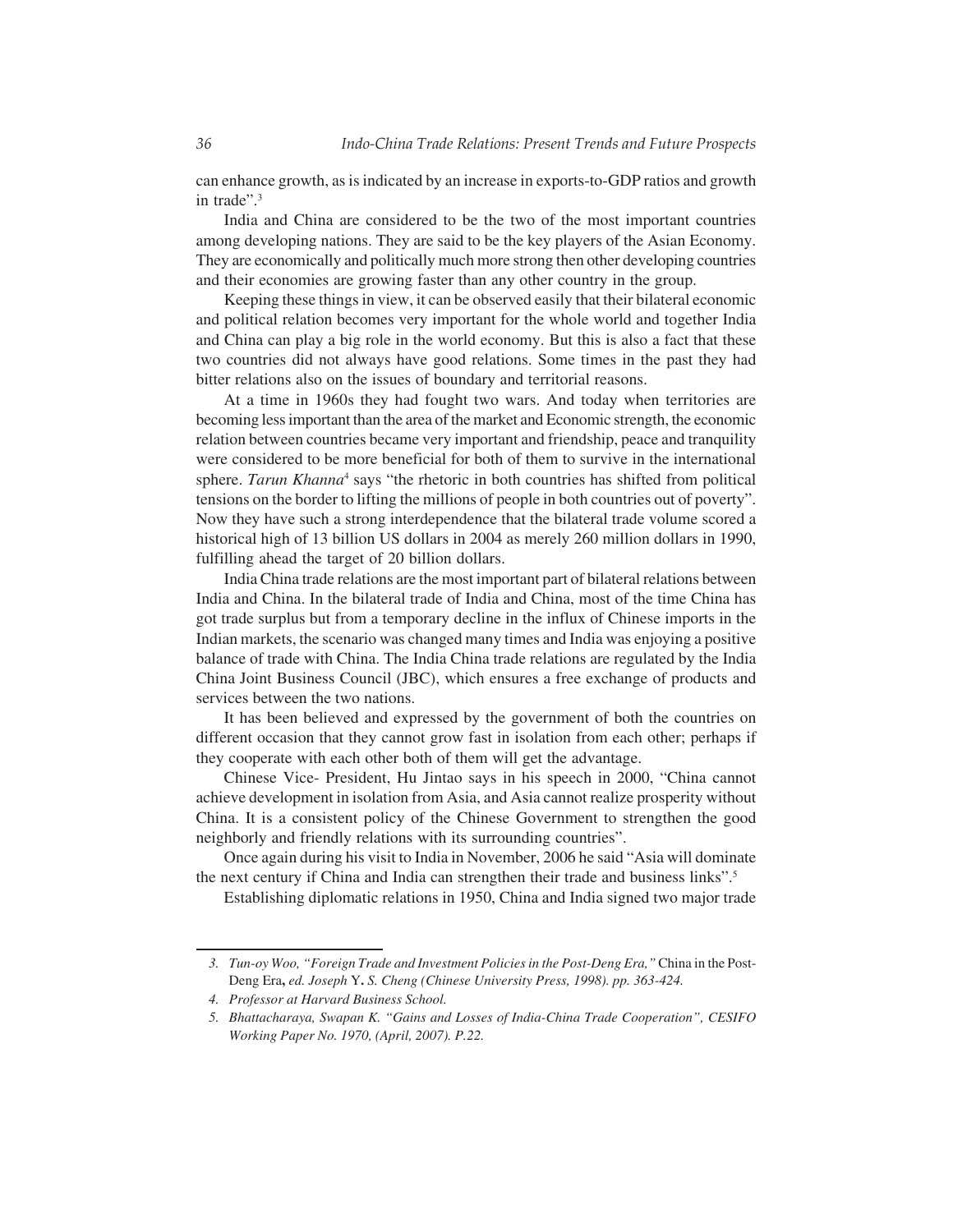agreements in 1951 and 1984 respectively. Statistics show that bilateral trade volume has reached one height after another since 1995. The Bilateral trade volume between the two countries topped 3.6 billion dollars in 2001, 4.95 billion in 2002, 7.6 billion in 2003 and 13 billion in 2004.

 Experts believe that both China and India have advantages in developing bilateral trade and economic cooperation of various forms, China can do a good job in exporting to India more electric equipments, machinery, pharmaceuticals and chemicals, while India has a bright prospect in exporting to China more automobile replacement parts, IT products, drugs, and farm produce.

Number of studies have been done on the Economic and political relations of the two countries. Some believe that India and China have been rivals from the very beginning and they will be so in the future as well, and they say that recent developments in the relations are temporary and they are bound to stand against each other in the future when their interests will clash at any point of time. On the other side there are number of scholars who believe that now both the countries are moving towards peaceful relations and this relation will be strengthened more in the future, because they believe that now both the countries have realized that it is beneficial for them to keep friendly relations with each other. Some of the studies which are done on the India China relations are cited below-

Shao Chuan Leng in his study, "India and China" states that India and China both desire to continue a tradition of friendship but it faces potential conflicts between the rivals for leadership in Asia due to different forms of government in both the countries and their conflicting trade interests in Southeast Asia.

Nimmi Kurian in his book "Emerging China and India's Policy Options" writes that Politics plays a big role in the bilateral trade and economic relations between two countries. India and China turn out to be competitive or cooperative depending upon their need of time. Today their policy for each other is of competitive-cooperation.

Prof. Shri Prakash in his paper, "Sino-India", goes against the traditional argument that Chinese trade expansion would always be at the cost of the other Asian countries, especially at the cost of India's interest. He says that commodity composition of these nations shows totally a different picture, where each nation is getting advantage out of trade and exchange. He says that, China is specialized in manufacturing and India is better in services, together they can build a huge market.

Prof. Shri Prakash in his paper, "Potential of India-China Economic Relations", states that with the China's joining of WTO, bilateral trade between India and China has accelerated due to lower tariffs. Although these two countries are competitors in few fields but there are many areas, where they can do better by cooperation. The nature of their production shows that there is a huge potential for bilateral trade and development.

Wang Hongyu in his paper on "Sino- Indian Relations; Present and Future" explains that today India and China are coming closer because it is in their political and economic interest. After Cold war it was believed that the International Politics can only be stopped from becoming a unipolar system if they come together and make a front. He explains that, there are number of areas where India and China can become more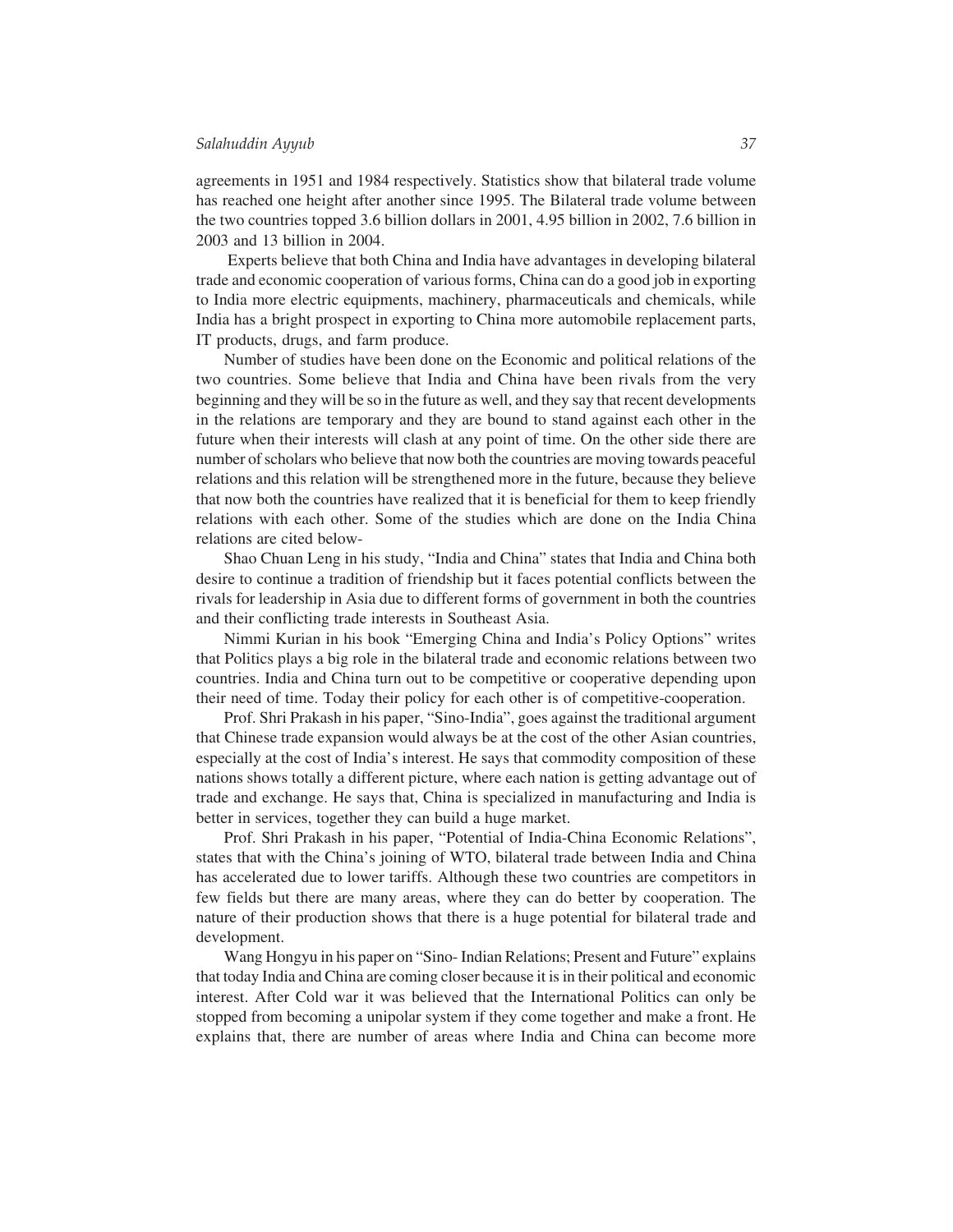efficient if they cooperate and make strong exchanges.

Professor Khalid Mahmud has written a paper with the title "Sino-Indian Relations: Future Prospects-Friendship, rivalry or Contention", which is published in the journal, Regional Studies, 2007. He states that today both India and China have put back the issues of boundaries and political disputes against each other and are more concerned about the economic cooperation and development. He further states that this economic cooperation is a short term policy of both the countries, they happened to be rivals in reality and in the long run they can fight for Hegemony in Asia and even the boundary issues can come up in future. So today the relations are being regulated by economic forces and in the future these forces can turn into politics.

J. Mohan Malik in his research paper on " China – India Relations in the Post– Soviet Era: The continuing Rivalry" writes that the softness in Sino Indian relations is not going to remain for long, the two sides are poised for rivalry for regional dominance and influence in the multipolar world of the  $21<sup>st</sup>$  century. China's ambitions as a global and regional power and as a Third World standard bearer bring it into competition with India's similar ambitions. Also, both the countries need west for its capital, market and technology, more than they need each other. He further says that neither Indian nor Chinese defense planners can rule out the possibility of a renewed confrontation.

John W. Garver in his paper "The Indian Factor in Recent Sino-Soviet Relations" explains the reasons why China strengthened its relations with India. First reason is the recognition of India's clear pre-eminence in south Asia. Second is the reappraisal of India's relation with the Soviet Union. And thirdly, there are economic considerations. So according to him, Economic factors have played a role in improving political relations between India and China.

Vidhan Pathak in his paper, "India's Energy Diplomacy in Francophone Africa: Competitive-Cooperation with China", explains that India and China have to compete with Strong Developed countries in the International Energy production market. They can survive in the market only if they come together and work jointly on different projects, as was done recently in Africa. He says that although India and China are new in the International Energy market, but together they can compete with well established countries.

P.R. Kumaraswamy in his paper "India's Energy Cooperation with China: The Slippery Side" which is published in 2007 in China Report, states that China's cooperation with India in the energy sector is very diplomatic in its nature. With regard to countries that have tensions with the US such as Iran, Syria and Sudan, the Chinese oil companies would more than happy to cooperate with India. He says that China's energy cooperation with India will not be across the board but will primarily be influenced by the American factor. Wherever US factor is not involved, China would use its power and influence to elbow out India.

Most common argument encountered in the literature is that the success or failure of the relations between the two countries will depend on the political will of both sides and the perception of each other as allies or rivals. A very few studies have been done which highlight the economic reasons of the growing relations. An attempt has been made in this paper to find out the real economic relations and nature of trade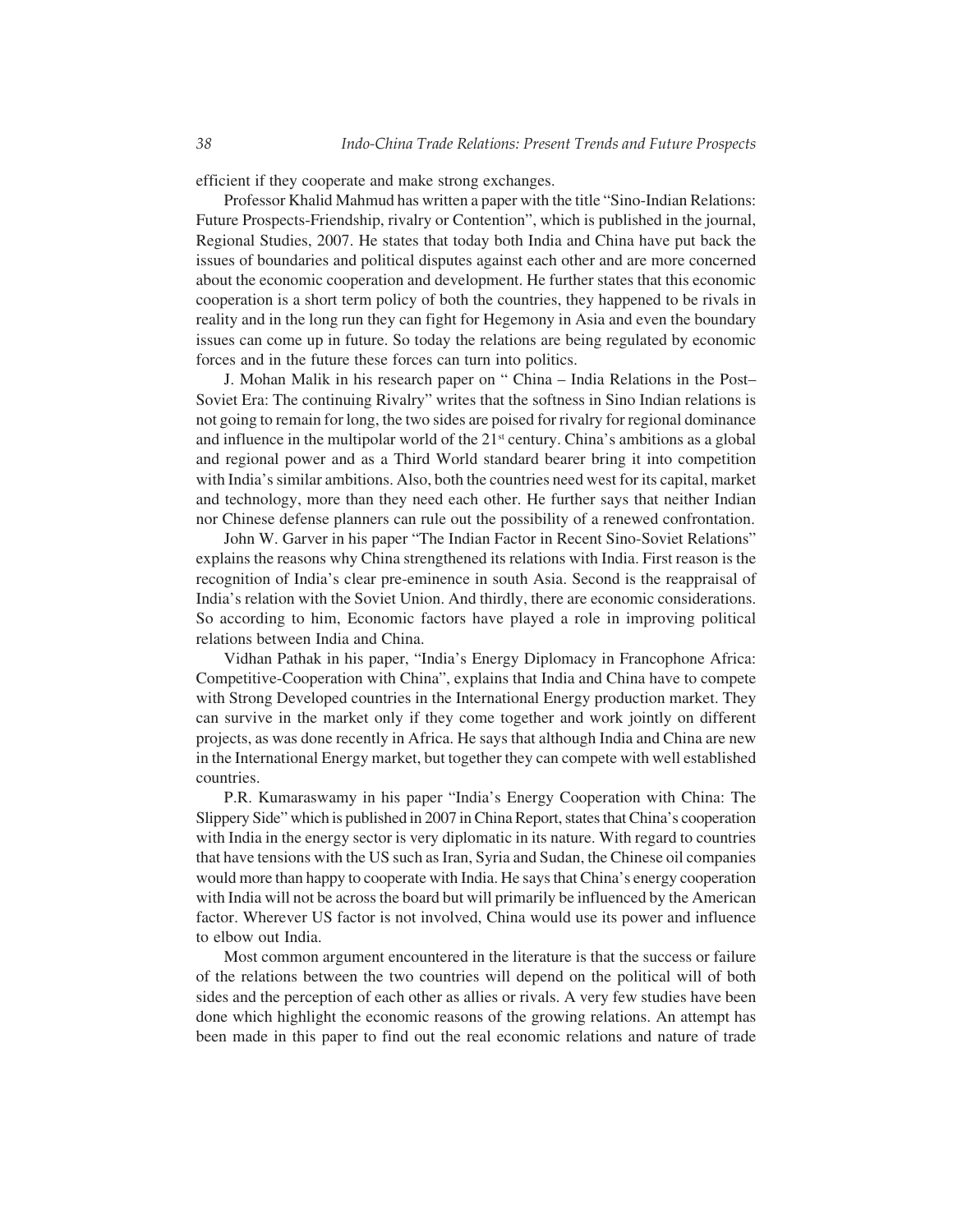between India and China during different phases of history with a special focus on the years between 1990-2005, when both India and China were following policies of trade liberalization and the possibilities of promoting bilateral trade between the two countries.

#### **Pattern of India-CHina Trade**

With reference to Table 1, two immediate observations can be made on India China trade. First, trade between the two countries has been small relative to totals. In 1990, total trade of India with China was less than 1 percent of its total trade. Indian exports to China was just \$17,940,190, while India's exports to the world was \$17,940,183,040 and Indian imports from China was of the value \$32,881,756 while Indian imports from the world was equal to the value \$23,799,150,592.

In the same way China's trade with India was very low as compare to its total trade with the world. China's trade with India was .04 percent of total China's trade in 1990.

But trade between India and China has been increasing, so is the percentage share of Indo-China trade in the total trade of both the countries with the world. The percentage share of India's trade with China went up to 7% of India's total trade in 2005. In the same way China's trade with India increased to 1.25% in 2005 which was only 0.04 % in 1990.

Second, during the period 1990-2005, the trade between the two countries is mostly in favour of China except for the years 1991 and 1992. The balance of trade between India and China has been increasing continuously in favour of China. It was \$14,941,560 in 1990 and went up to \$4,126,107,489 in 2005.

Although the two countries are neighbors, their trade relations are very weak as compared to their trade relations with other countries which are very far from them. Here comes the question that this weak trade relation is explained with political relations of both the countries or it is so due to the economic factors?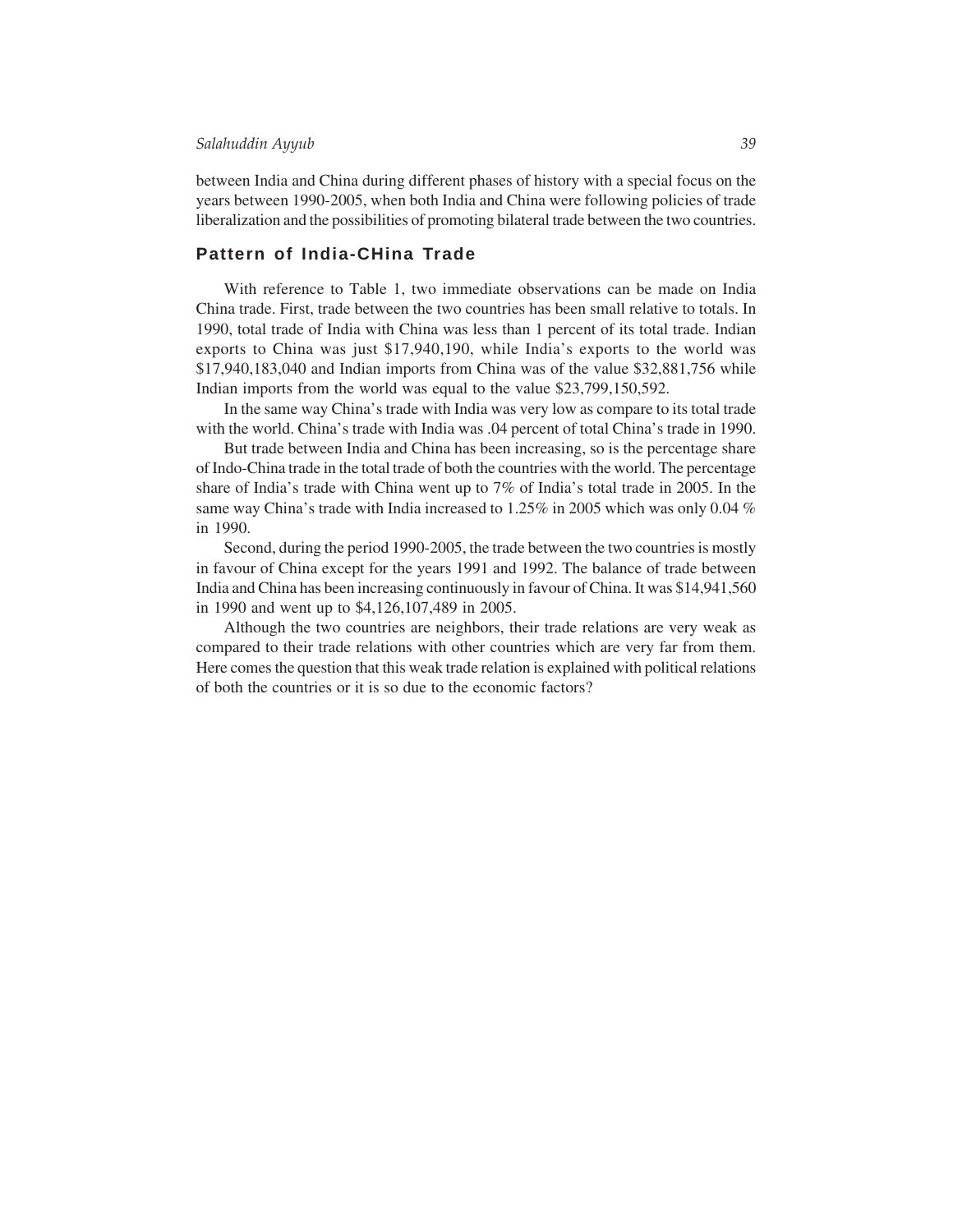| $U.S.$ Dollar $(\$)$    | 1990           | 1991           | 1992           | 1993           | 1994           | 1995             | 1996           | 1997           |  |
|-------------------------|----------------|----------------|----------------|----------------|----------------|------------------|----------------|----------------|--|
| <b>Indian exports</b>   |                |                |                |                |                |                  |                |                |  |
| to China                | 17.940.196     | 48.269.976     | 157,847,009    | 279,054,592    | 254,219,312    | 331,691,648      | 614,775,496    | 718,123,072    |  |
| <b>Indian exports</b>   |                |                |                |                |                |                  |                |                |  |
| to the world            | 17.940.183.040 | 17,899,886,592 | 20,711,291,014 | 22,236,917,760 | 26,330,005,504 | 31,698,567,168   | 33,468,591,194 | 34,793,750,528 |  |
| percentage share        | 0.1            | 0.2697         | 0.7621         | 1.2549         | 0.9655         | 1.0464           | .8369          | 2.0639         |  |
| <b>Indian imports</b>   |                |                |                |                |                |                  |                |                |  |
| from China              | 32,881,756     | 20,960,224     | 140,806,284    | 299,427,616    | 757,266,944    | 810,135,104      | 756,521,641    | 1,110,555,520  |  |
| <b>Indian imports</b>   |                |                |                |                |                |                  |                |                |  |
| from the world          | 23,799,150,592 | 19,509,415,936 | 24,452,408,029 | 23.304.073.216 | 28,654,737,408 | 36,592,062,464   | 39,112,814,392 | 41,429,430,272 |  |
| Percentage share        | 0.1382         | 0.1074         | 0.5758         | 1.2849         | 2.6427         | 2.214            | 1.9342         | 2.6806         |  |
| <b>Balance of trade</b> | $-14.941.560$  | 27,309,752     | 17,040,725     | $-20.373.024$  | $-503.047.632$ | $-478, 443, 456$ | $-141,746,145$ | $-392,432,448$ |  |
| India's total           |                |                |                |                |                |                  |                |                |  |
| trade with China        | 50,821,952     | 69,230,200     | 298,653,293    | 578,482,208    | 1,011,486,256  | 1,141,826,752    | 1,371,297,137  | 1,828,678,592  |  |
| India's total           |                |                |                |                |                |                  |                |                |  |
| trade with the world    | 41,739,333,632 | 37,409,302,528 | 45,163,699,043 | 45,540,990,976 | 54,984,742,912 | 68,290,629,632   | 72,581,405,586 | 76,223,180,800 |  |
| Percentage share        | 0.1218         | 0.1851         | 0.6613         | 1.2702         | 1.8396         | 1.672            | 1.8893         | 2.3991         |  |
|                         |                |                |                |                |                |                  |                |                |  |

*Source:www.comtrade.un.org*

# Table: 2-India's Trade with China, 1990-2005

| $U.S.$ Dollar $(S)$                                           | 1998                                       | 1999                                       | 2000                                       | 2001                                         | 2002                                       | 2003                                         | 2004                                          | 2005                                          |  |
|---------------------------------------------------------------|--------------------------------------------|--------------------------------------------|--------------------------------------------|----------------------------------------------|--------------------------------------------|----------------------------------------------|-----------------------------------------------|-----------------------------------------------|--|
| <b>Indian exports to China</b><br>Indian exports              | 427,006,208                                | 538,366,851                                | 844, 149, 250                              | 962, 357, 532                                | 1,966,172,416                              | 2.918.799.137                                | 5,300,803,490                                 | 6,785,069,990                                 |  |
| to the world<br>percentage share<br><b>Indian imports</b>     | 33.207.324.672<br>1.2859                   | 36.671.914.156<br>1.4681                   | 45.249.594.326<br>1.8655                   | 44, 306, 497, 063<br>2.172                   | 52,471,439,360<br>3.7471                   | 63.035.533.926<br>4.6304                     | 79.834.064.105<br>6.6398                      | 103,404,167,142<br>6.5617                     |  |
| from China<br><b>Indian imports</b>                           | 1.097.686.400                              | 1.287.182.259                              | 1,527,513,101                              | 2,057,847,839                                | 2,779,142,656                              | 4,004,562,997                                | 6,711,653,926                                 | 10.911.177.479                                |  |
| from the world<br>Percentage share<br><b>Balance of trade</b> | 42,424,950,784<br>2.5874<br>$-670.680.192$ | 49.713.483.913<br>2.5892<br>$-748.815.408$ | 51.377.295.905<br>2.9731<br>$-683.363.851$ | 51,908,474,689<br>3.9644<br>$-1.095,490,307$ | 61.118.148.608<br>4.5472<br>$-812,970,240$ | 77.202.405.606<br>5.1871<br>$-1.085,763,860$ | 108.247.954.259<br>6.2003<br>$-1.410.850.436$ | 149.749.965.726<br>7.2863<br>$-4,126,107,489$ |  |
| India's total trade<br>with China                             | 1.524.692.608                              | 1.825.549.110                              | 2,371,662,351                              | 3.020.205.371                                | 4,745,315,072                              | 6.923.362.134                                | 12.012.457.416                                | 17.696.247.469                                |  |
| India's total trade<br>with the world<br>Percentage share     | 75.632.275.456<br>2.0159                   | 86, 385, 398, 069<br>2.1133                | 96,626,890,231<br>2.4545                   | 96.214.971.752<br>3.139                      | 113.589.587.968<br>4.1776                  | 140.237.939.532<br>4.9369                    | 188,082,018,364<br>6.3868                     | 253.154.132.868<br>6.9903                     |  |

*Source:www.comtrade.un.org*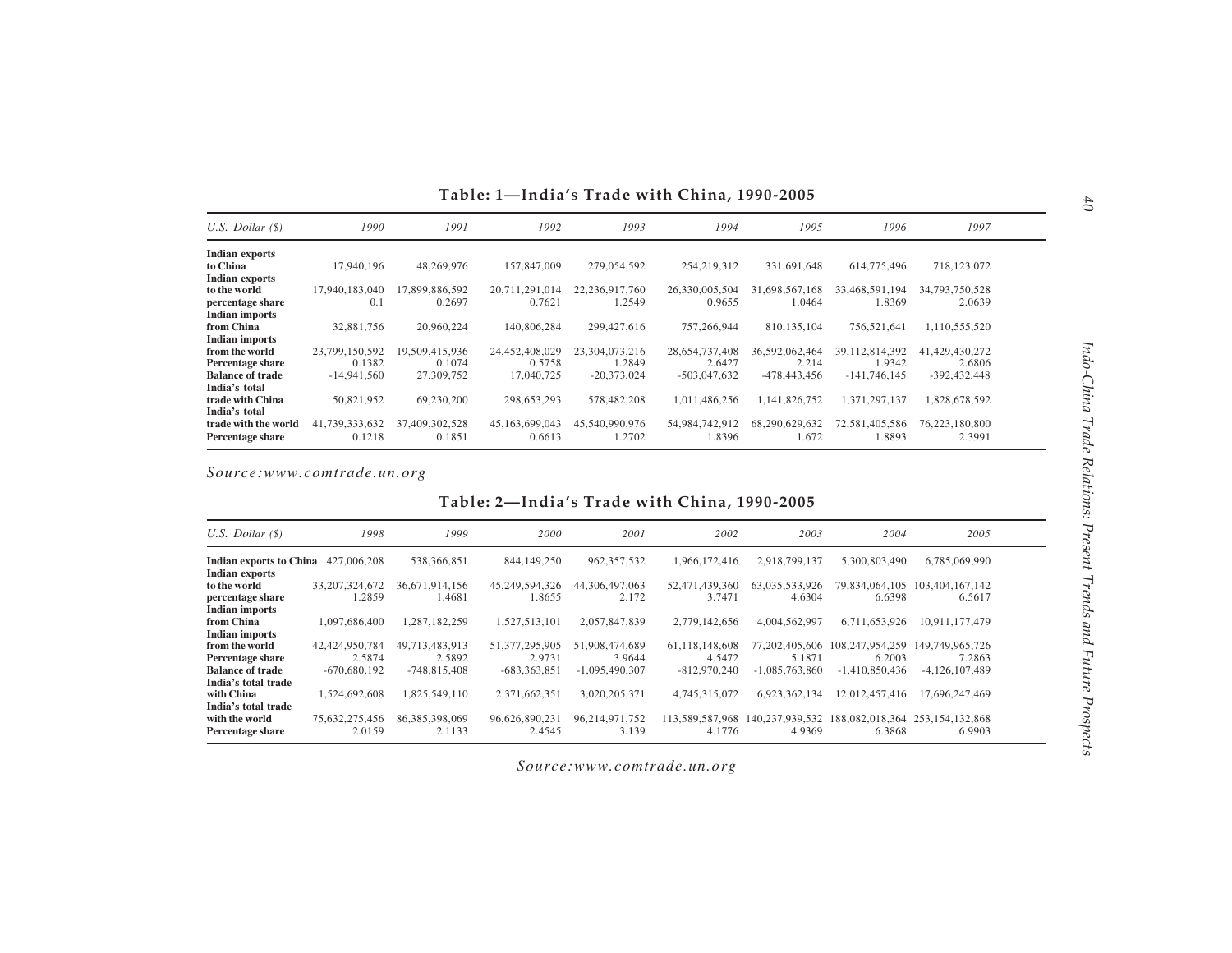| U.S. Dollar $(\$)$                        | 1990            | 1991            | 1992               | 1993            | 1994            | 1995            | 1996            | 1997               |
|-------------------------------------------|-----------------|-----------------|--------------------|-----------------|-----------------|-----------------|-----------------|--------------------|
| China's export to India<br>China's export | 32,881,756      | 20.960.224      | 140,806,284        | 299,427,616     | 757.266.944     | 810, 135, 104   | 756,521,641     | 1,110,555,520      |
| to the world                              | 62.091.391.501  | 71,842,514,590  | 84,940,015,164     | 91.743.948.346  | 121,006,259,433 | 148.779.499.983 | 151,047,461,759 | 182,791,584,798    |
| Percentage share                          | 0.053           | 0.0292          | 0.1658             | 0.3264          | 0.6258          | 0.5445          | 0.5009          | 0.6076             |
| China's imports                           |                 |                 |                    |                 |                 |                 |                 |                    |
| from India                                | 17.940.196      | 48.269.976      | 157,847,009        | 279.054.592     | 254,219,312     | 331.691.648     | 614,775,496     | 718,123,072        |
| China's imports                           |                 |                 |                    |                 |                 |                 |                 |                    |
| from the world                            | 53.345.121.297  | 63,790,621,602  | 80.585.300.523     | 103.958.939.693 | 115.613.601.803 | 132.083.499.604 | 138.832.734.845 | 142.370.324.066    |
| Percentage share                          | 0.0336          | 0.0757          | 0.1959             | 0.2684          | 0.2199          | 0.2511          | 0.4428          | 0.5044             |
| <b>Balance of trade</b>                   | 14.941.560      | $-27.309.752$   | $-17,040,725$      | 20.373,024      | 503,047,632     | 478,443,456     | 141,746,145     | 392.432.448        |
| China's total trade                       |                 |                 |                    |                 |                 |                 |                 |                    |
| with India                                | 50.821.952      | 69,230,200      | 298.653.293        | 578,482,208     | 1.011.486.256   | 1.141.826.752   | 1.371.297.137   | 1.828.678.592      |
| China's total trade                       |                 |                 |                    |                 |                 |                 |                 |                    |
| with the world                            | 115.436.512.798 | 135,633,136,192 | 165, 525, 315, 687 | 195,702,888,039 | 236.619.861.236 | 280.862.999.587 | 289,880,196,604 | 325, 161, 908, 864 |
| Percentage share                          | 0.044           | 0.051           | 0.1804             | 0.2956          | 0.4275          | 0.4065          | 0.4731          | 0.5624             |

# Table: 2.1-China's trade with India, 1990-2005

# *Source:www.comtrade.un.org*

Table: 2.2–China's trade with India, 1990-2005

| $U.S.$ Dollar $(S)$     | 1998            | 1999            | 2000            | 2001            | 2002               | 2003            | 2004            | 2005                                              |
|-------------------------|-----------------|-----------------|-----------------|-----------------|--------------------|-----------------|-----------------|---------------------------------------------------|
| China's export          |                 |                 |                 |                 |                    |                 |                 |                                                   |
| to India                | 1.097.686.400   | 1,287,182,259   | 1,527,513,101   | 2,057,847,839   | 2,779,142,656      | 4,004,562,997   | 6.711.653.926   | 10.911.177.479                                    |
| China's export          |                 |                 |                 |                 |                    |                 |                 |                                                   |
| to the world            | 183.808.987.822 | 194,930,778,542 | 249.202.551.015 | 266.098.208.590 | 325, 595, 969, 765 | 438.227.767.355 | 593,325,581,430 | 761.953.409.531                                   |
| Percentage share        | 0.5972          | 0.6603          | 0.613           | 0.7733          | 0.8536             | 0.9138          | 1.1312          | 1.432                                             |
| China's imports         |                 |                 |                 |                 |                    |                 |                 |                                                   |
| from India              | 427,006,208     | 538, 366, 851   | 844,149,250     | 962, 357, 532   | 1,966,172,416      | 2.918.799.137   | 5,300,803,490   | 6.785.069.990                                     |
| China's imports         |                 |                 |                 |                 |                    |                 |                 |                                                   |
| from the world          | 140.236.765.269 | 165,699,066,576 | 225,093,731,030 | 243.552.880.618 | 295, 170, 104, 110 | 412,759,796,407 | 561.228.747.993 | 659.952.762.119                                   |
| Percentage share        | 0.3045          | 0.3249          | 0.375           | 0.3951          | 0.6661             | 0.7071          | 0.9445          | 1.0281                                            |
| <b>Balance of trade</b> | 670.680.192     | 748,815,408     | 683.363.851     | 1.095.490.307   | 812,970,240        | 1.085.763.860   | 1.410.850.436   | 4.126.107.489                                     |
| China's total trade     |                 |                 |                 |                 |                    |                 |                 |                                                   |
| with India              | 1,524,692,608   | 1,825,549,110   | 2,371,662,351   | 3,020,205,371   | 4,745,315,072      | 6,923,362,134   | 12,012,457,416  | 17,696,247,469                                    |
| China's total trade     |                 |                 |                 |                 |                    |                 |                 |                                                   |
| with the world          | 324,045,753,091 | 360.629.845.118 | 474,296,282,045 | 509.651.089.208 | 620, 766, 073, 875 |                 |                 | 850,987,563,7621,154,554,329,4231,421,906,171,650 |
| Percentage share        | 0.4705          | 0.5062          | 0.5             | 0.5926          | 0.7644             | 0.8136          | 1.0404          | 1.2445                                            |

*Source:www.comtrade.un.org*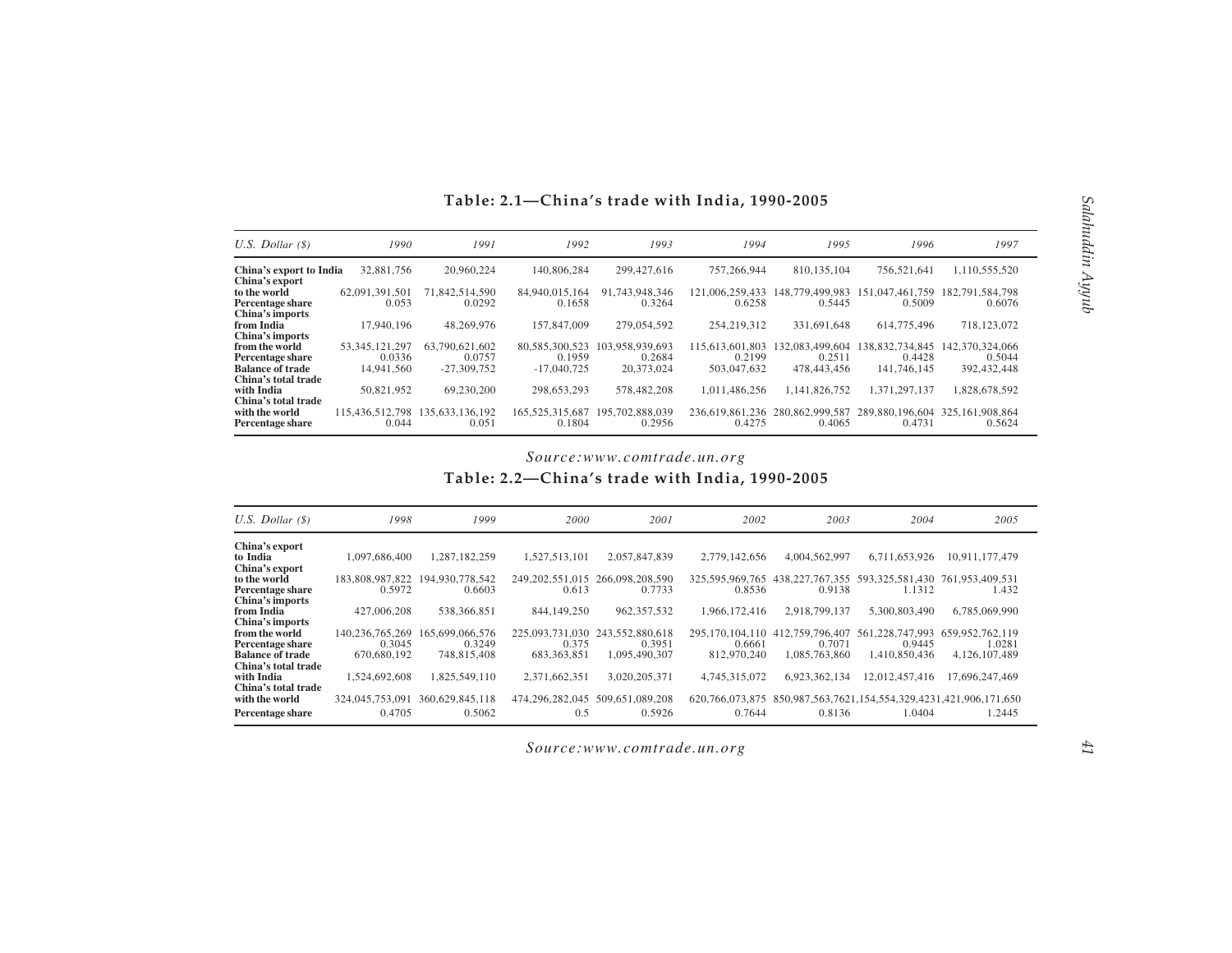|               |          |                                              | (In percentage)        |
|---------------|----------|----------------------------------------------|------------------------|
| <b>Period</b> |          | <b>Export growth</b> Market expansion effect | Competitiveness effect |
| 1990-91       | $-36.26$ | $-18.02$                                     | $-18.23$               |
| 1991-92       | 571.78   | 25.34                                        | 546.44                 |
| 1992-93       | 112.65   | $-4.70$                                      | 117.35                 |
| 1993-94       | 152.90   | 22.96                                        | 129.94                 |
| 1994-95       | 6.98     | 27.70                                        | $-20.72$               |
| 1995-96       | $-6.62$  | 6.89                                         | $-13.51$               |
| 1996-97       | 46.80    | 5.92                                         | 40.87                  |
| 1997-98       | $-1.16$  | 2.40                                         | $-3.56$                |
| <b>Period</b> |          | <b>Export growth</b> Market expansion effect | Competitiveness effect |
| 1998-99       | 17.26    | 17.18                                        | 0.08                   |
| 1999-00       | 18.67    | 3.35                                         | 15.32                  |
| 2000-01       | 34.72    | 1.03                                         | 33.68                  |
| 2001-02       | 35.05    | 17.74                                        | 17.31                  |
| 2002-03       | 44.09    | 26.32                                        | 17.78                  |
| 2003-04       | 67.60    | 40.21                                        | 27.39                  |
| 2004-05       | 62.57    | 38.34                                        | 24.23                  |

Table: 3-China's exports to India, 1990-2005

*Source: Compiled from UN Commtrade data*

|               |                      |                                | (In percentage)               |
|---------------|----------------------|--------------------------------|-------------------------------|
| <b>Period</b> | <i>Export growth</i> | <b>Market expansion effect</b> | <b>Competitiveness effect</b> |
| 1990-91       | 169.06               | 19.58                          | 149.48                        |
| 1991-92       | 227.01               | 26.33                          | 200.68                        |
| 1992-93       | 76.79                | 29.00                          | 47.78                         |
| 1993-94       | $-8.90$              | 11.21                          | $-20.11$                      |
| 1994-95       | 30.47                | 14.25                          | 16.23                         |
| 1995-96       | 85.35                | 5.11                           | 80.24                         |
| 1996-97       | 16.81                | 2.55                           | 14.26                         |
| 1997-98       | $-40.54$             | $-1.50$                        | $-39.04$                      |
| 1998-99       | 26.08                | 18.16                          | 7.92                          |
| 1999-00       | 56.80                | 35.84                          | 20.95                         |
| $2000 - 01$   | 14.00                | 8.20                           | 5.80                          |
| $2001 - 02$   | 104.31               | 21.19                          | 83.11                         |
| $2002 - 03$   | 48.45                | 39.84                          | 8.61                          |
| 2003-04       | 81.61                | 35.97                          | 45.64                         |
| 2004-05       | 28.00                | 17.59                          | 10.41                         |

# Table: 4-India's exports to China, 1990-2005

*Source: Complied from UN Commtrade data*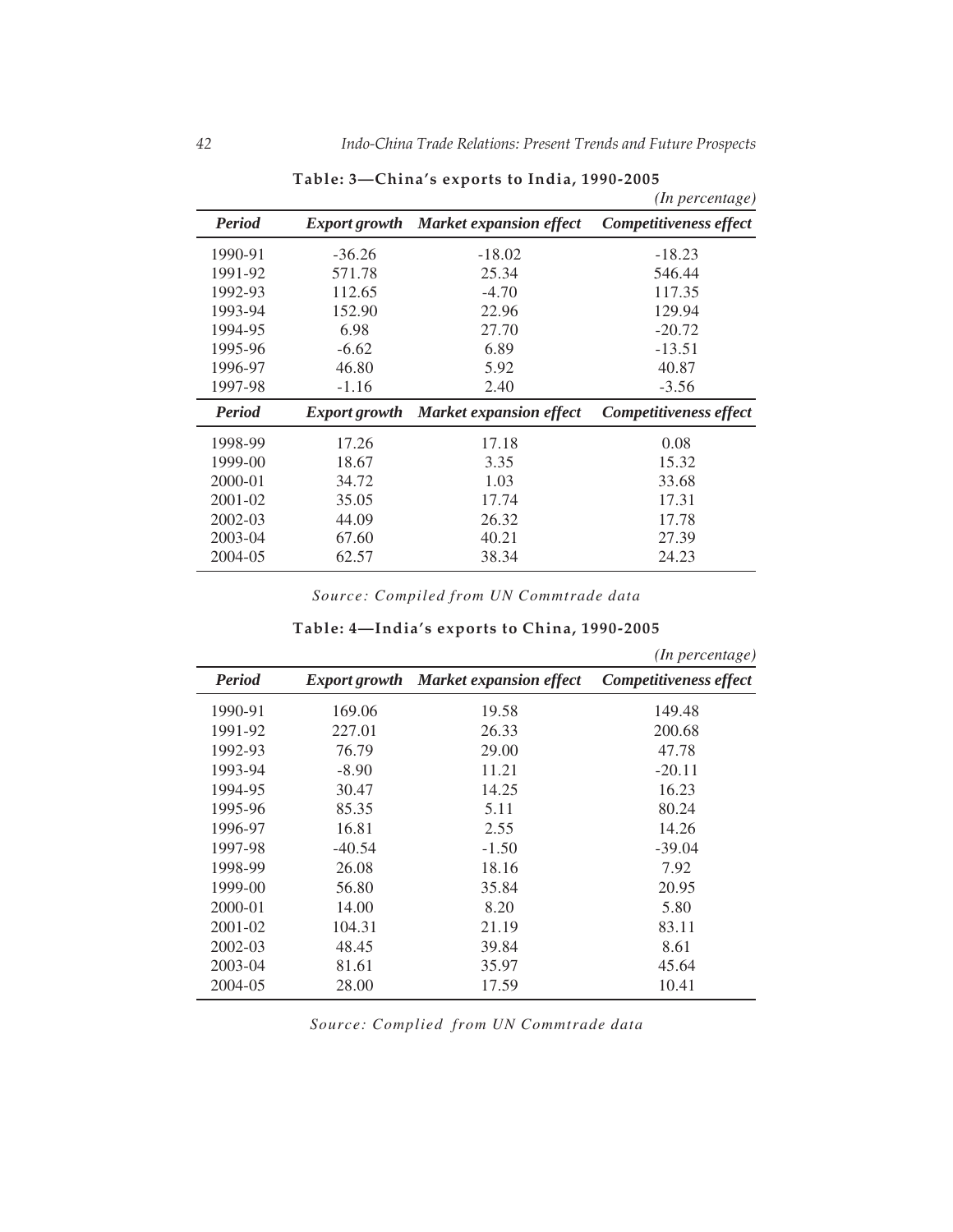## **Methodology**

#### **1. Constant Market Share Analysis**

We analyze the trade pattern of India China with the help of 'Constant Market Share Analysis'. It's a method, which has been widely applied to many country and regional studies. In its most simple form, the model decomposes export growth into two components: (1) the effect of the increase in total world trade, that is, the expansion effect; (2) the effect of increased competitiveness and therefore the ability to capture a larger share of the markets in the base year, that is, the competitiveness effect.

The first component represents what a country's growth in exports would have been if it had maintained its export share. The second represents any additional export growth due to changes in relative competitiveness. The competitiveness effect can be further decomposed into a market share growth effect and an interaction effect.

The expansion effect is usually determined by exogenous factors outside the control of exporting countries. Among these factors are, growth of income in destination markets, income elasticities, cross price elasticities, and relative price changes involving complements and substitutes. The competitiveness effect is largely determined by endogenous factors internal to the focus country. Among them are changes in the production level, internal demand, export incentives, and so forth.

In a two-country framework, the export of one country is necessarily the import of the other. Thus, the value of trade is determined by the equality of export supply and import demand. In analyzing the behavior of a country's export, it is necessary to look at both the supply and demand sides.

The constant-market-share model is an attempt along this line, where a country's export is dependent on total imports of the foreign country (demand side variable) and its own share of world exports (supply side variable). Algebraically, we denote the above as:

 $Xi =$  export value of home country to the foreign country at time i.

 $Si$  = share of the home (exporting) country to the foreign country's total world imports at time i.

 $Mi$  = total world imports of foreign country at time I

By definition,

 $Xi = Si$  Mi for all I

Our concern is to express exports in terms of percentage growth and decompose the sources of growth. To do this, we arbitrarily set  $i = 0$  as the " initial" time period and i =1 as the end period. The end in view is to determine an expansion for  $[(Xi – X_0)/$  $X_0$ , which is the ordinary measure for growth rate for exports. Since

(1) 
$$
X_1 = S_1M_1
$$
  
\n(2)  $X_0 = S_0M_0$   
\nIt follows that  
\n(3)  $X_1 - X_0 = S_1M_1 - S_0 (M_1 - M_0)$   
\n(3')  $X_1 - X_0 = S_1M_1 - S_0M_0 + S_0M_1 - S_0M_1$   
\n(3'')  $X_1 - X_0 = S_0 (M_1 - M_0) + M_1 (S_1 - S_0)$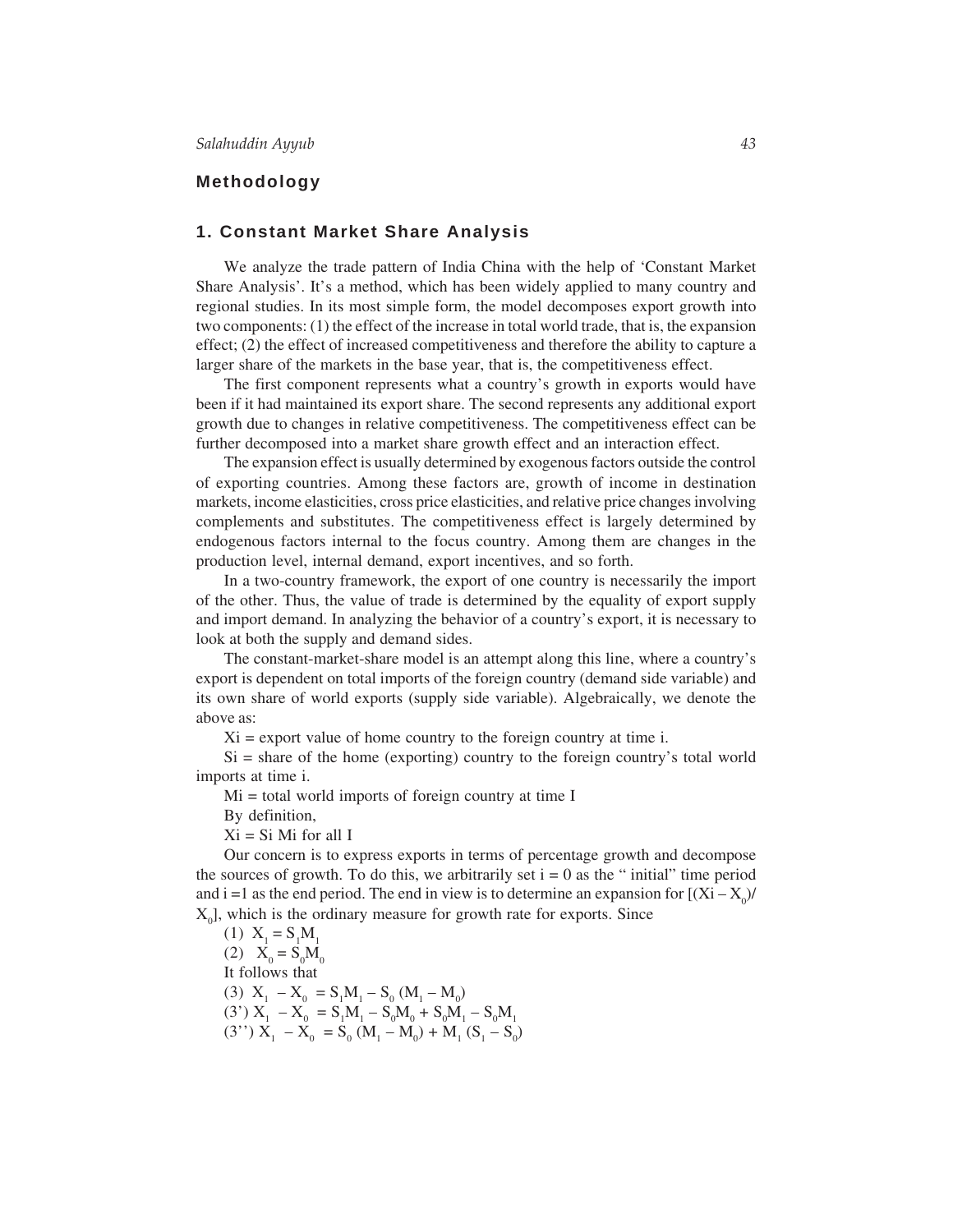Dividing the left hand expression by  $X_0$  and the right hand by  $S_0M_0$ , we get

(4)  $X_1 - X_0 / X_0 = S_0 (M_1 - M_0) / S_0 M_0 + M_1 (S_1 - S_0) / S_0 M_0$ 

By simple algebraic formulation, it can shown that

(5)  $X_1 - X_0 / X_0 = M_1 - M_0 / M_0 + S_1 - S_0 / S_0 [1 + M_1 - M_0 / M_0]$ 

All the entries are now expressed in growth form. Letting the lower case letters x, m, and s represent their respective growth rates,

 $X = X_1 - X_0 / X_0$  $m = M_1 - M_0/M_0$  $s = S_1 - S_0 / S_0$ We arrived at the desired result (6)  $x = m + s (1 + m)$ Where,  $x =$  export growth m= market expansion effect  $s(1+m) =$  competitive effect s = market share growth

sm = interaction effect

We generalize equation (6) to take into account an analysis over t number of years. Then,

 $(7)$  x/t=m/t + s/t  $(1+m)$ 

if for example, the relevant time frame is 1980 –85, then t=5. For the yearly based analysis,  $t=1$  and hence, equation (7) reduces into equation (6).

The particular idea that must be remembered is that export growth translates into the interplay between the importing country's world import behavior and the exporting country's ability to have its exportables be part of the total imports of the other country.

In analyzing the former, the ceteris paribus condition holds, including the initial level of trade share (S?) while the latter examines how the trade share has changed, every thing else being constant.

Results in the Table: 3 show that export rates are positive for most of the years except for the years 1994 and 1998. In most of the years, the competitiveness effect is greater than the market expansion effect.

The trend revealed by the decomposition of the export growth implies that trade between India and China had not been attributable wholly to political considerations alone. India is able to trade with China on the basis of her ability to compete with other countries. It can also be said that increases in Indian exports to China was due more to the Indian ability to increase its market share through factors within its control rather than to improvements in the market situation in China.

After examining the behaviour of Indian exports, we proceed to examine the behaviour of Chinese exports. Chinese exports to India reveal essentially the same pattern. Table: 4 shows that Chinese export growth are attributed more to the competitiveness of Chinese products than to the increase of Indian imports. The fact that China exhibited the same pattern reinforces the assertion that trade has not been based entirely on political concessions but on competitive strength as well.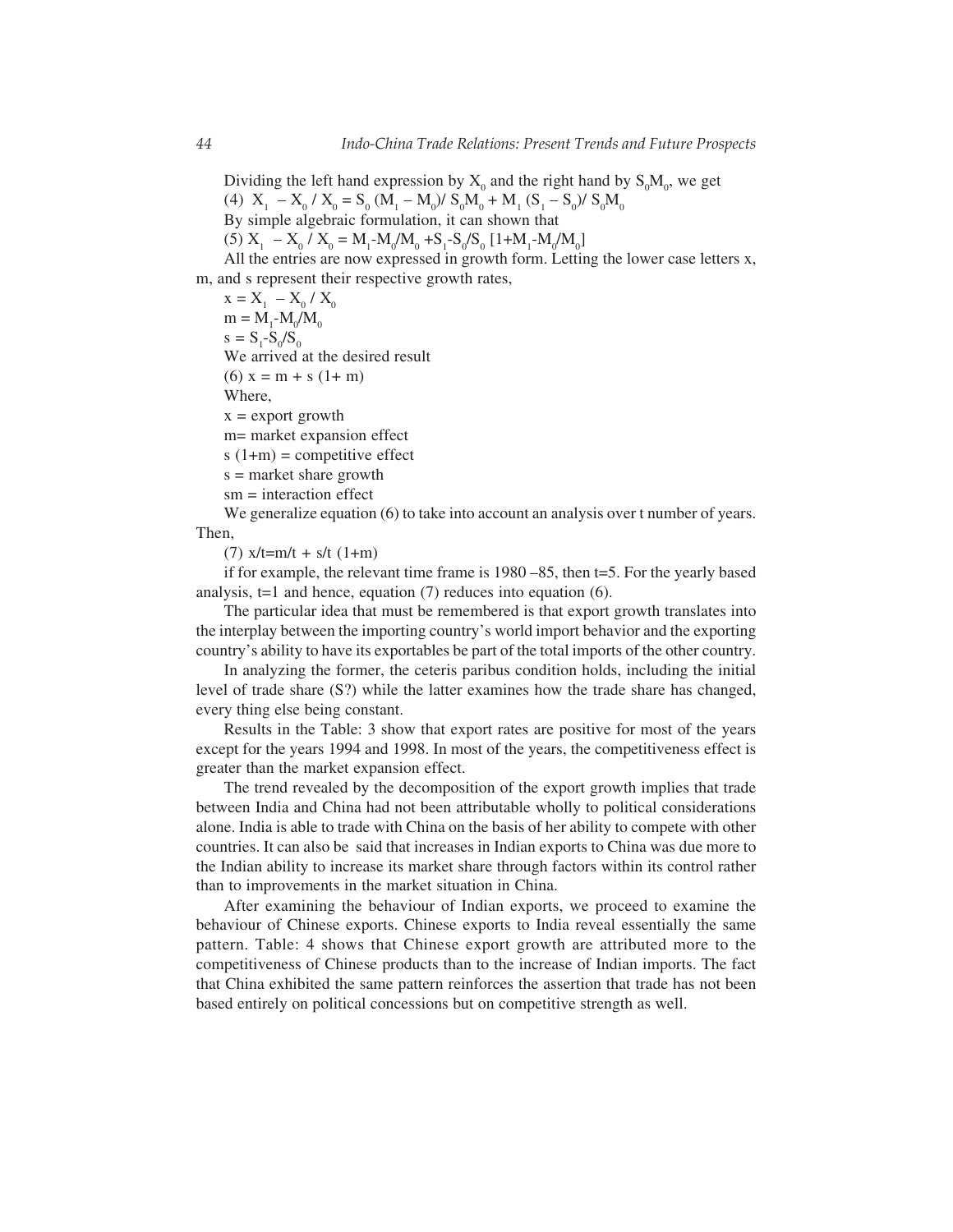# **2. Market Concentration and Commodity Export Specialization Model**

The objective of this model is to determine whether the goods country A exports into country B is based on A's ability to export these goods to B *per se*, or whether country A exports these goods to the world based on her ability and that country B just happens to demand A's exports to the world. This is an important point to make since it answers the question: Does India export goods to China because they are of special interest to the Chinese specifically, or does the India exports these goods to the world, and China happens to be one of its buyers?

The question is answered by examining two ratios: the first ratio is the share of each commodity group to total exports of a country to the world and the second ratio is the proportion of each commodity group in the total exports of the home country to the foreign country. In a sense, if changes in the first ratio are significantly responsive to changes in the second, then, the goods in question are being "export-tailored" or "concentrated" by the exporting country to the importing country and not upon the world *per se.*

The regression equation used is

 $Xn/Xt = a0+a1GClt$ 

Where,

|  | $X_n$ = exports of the nth commodity group of country A to the world, where |
|--|-----------------------------------------------------------------------------|
|  | $n =$ SITC 0 to 9                                                           |
|  | $Xt =$ total exports of country A to the world                              |
|  | $GCIt = geographic concentration index at time t$                           |
|  | $= 100$ ??( $\tilde{a}$ ?? $\tilde{a}$ ) <sup>2</sup>                       |
|  |                                                                             |

- $\gamma^n$  = exports of country a to country B of commodity group n, where
- $n =$  SITC 0 to 9
- $\gamma$  = total exports of country A to country B.

If the regression coefficient a1 is significant, then the nth commodity group is specialized as an export good to china. Otherwise, that particular commodity group is being traded by India to the world at large, of which china is just a part.

#### **Product Composition**

The indication, based admittedly on a cursory analysis using a very simple technique that India-China trade did not rely entirely on politics, may need to be qualified as we examine the product composition of trade more closely. For this we turn to the commodity composition of India-China trade, based on the ten commodity groups of the single-digit Standard International Trade Classification (SITC). These are: food and live animals, chiefly for food (SITC 0); beverages and tobacco (SITC 1) ; crude materials, inedible except fuels (SITC 2) ; mineral fuels, lubricants, and related materials (SITC 3) ; animal and vegetable oil, fats and waxes (SITC 4) ; chemicals and related products not elsewhere specified (SITC 5) ; manufactured goods classified by material (SITC 6) ; machinery and transport equipment (SITC 7) ; miscellaneous manufactured articles (SITC 8) ; and commodities and transactions not classified according to kind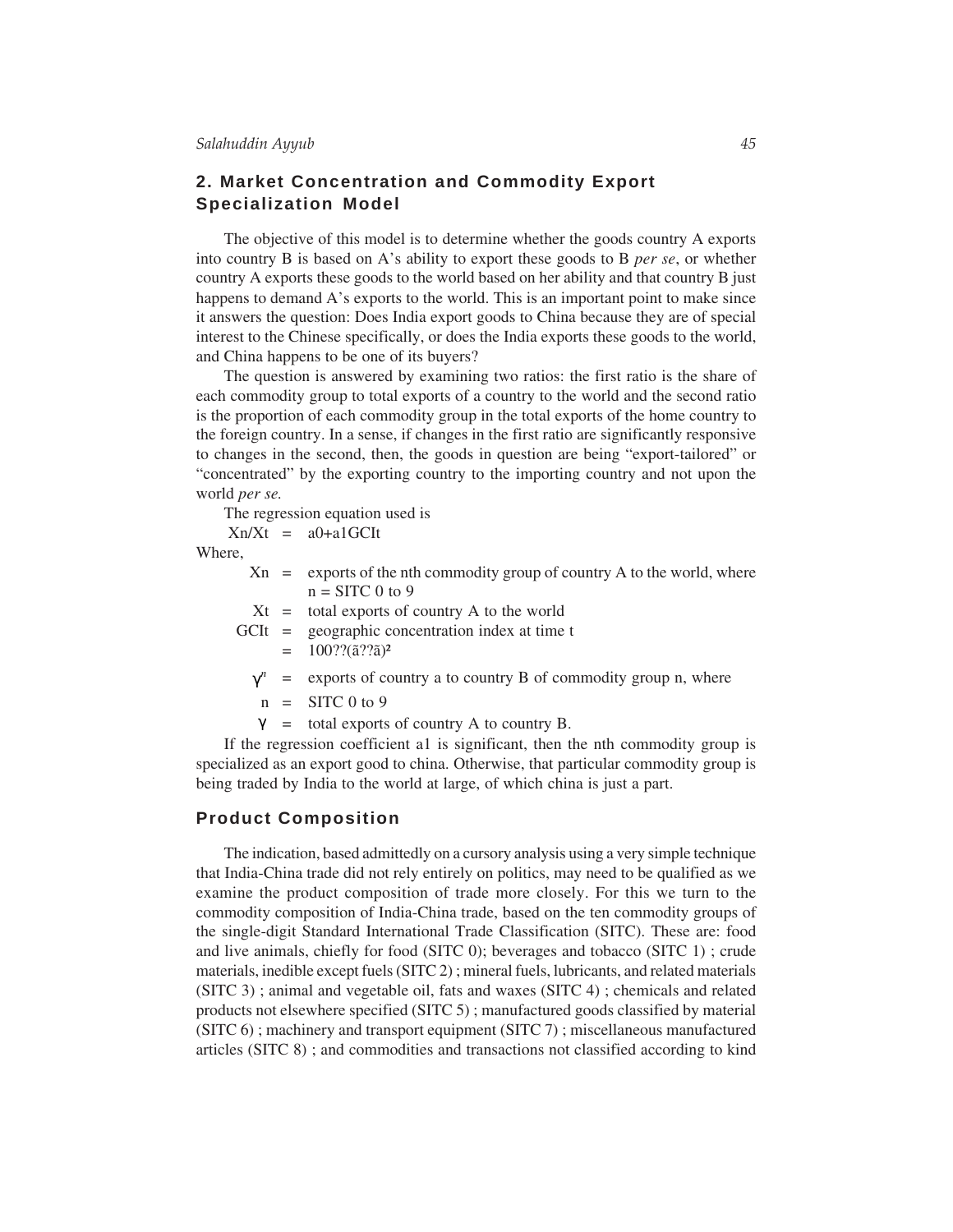(SITC 9).

In 1990, products classified under SITC 1 and 2 had the biggest share of exports from India to China. And products classified under SITC  $(2, 5, 6, \& 7)$  were the main imports from China. Crude materials were the most traded products between the two countries. Things changed in the coming two three years, and India emphasized more on the production of manufactured commodities and as a result in the year 1993 SITC 6 had the biggest share of exports from India to China.

In the coming years, things changed and India concentrated mainly on the agricultural products and China's concentration was mostly towards manufactured goods, machinery and equipments. This is the reason that when we look at the current data from 1995 to 2005, we see that China has exported mainly the commodities, classified under the category SITC 5, 6, and 7. And India's exports to China are mainly of the products classified under SITC 2.

The products classified under SITC 5 are exported from both sides but China has surplus of exports in this category.

The overall data shows that the trade between the two countries is concentrated mainly in few products. China's exports are concentrated mainly on chemicals, manufactured goods and machinery that are SITC (5, 6, & 7). And India exports mainly Crude materials, Chemicals and manufactured commodities that is SITC (2, 5, & 6).

The composition of Indian exports to China leads us to the question; Does India export certain goods to China because they are of special interest to the Chinese or does it export solely because these products are in demand and China happens to be one of its markets? To answer this question, we shall resort to the market concentration and commodity export specialization model.

The model regresses two ratios: the first ratio is the share of each commodity group to total Indian exports to the world and the second ratio, the proportion each commodity group takes up of the total Indian exports to China. The first ratio is the commodity concentration index while the second is the geographic concentration index. In a sense, if changes in the first ratio are significantly responsive to changes in the second, then, the goods in question are being "export-tailored" or "concentrated" by India to China and not the world at large. This specialization would mean that the share of certain product lines relative to total Indian exports would increase as the trade with China increases in scale. However, if changes in the first ratio are not significantly related to the second, then the goods in question are not specialized for China. Rather, the goods are for the world at large, of which China happens to be a part. The model of course assumes that the higher the concentration of exports, the higher the geographic concentration.

Table 5 gives the result of the model. India is "specialized" in the following exports to China: crude materials, inedible except fuel (SITC 2), animal and vegetable oil and fats (SITC 4), and chemicals and related products (SITC 5). Products classified under SITC 1, 8, and 9, however, have no effect on the export composition.

While it is evident that products classified under SITC 8 and 9 had average share of exports to China, the trading of these commodities was done not so much because China was the trade partner but because India primarily sold these products to the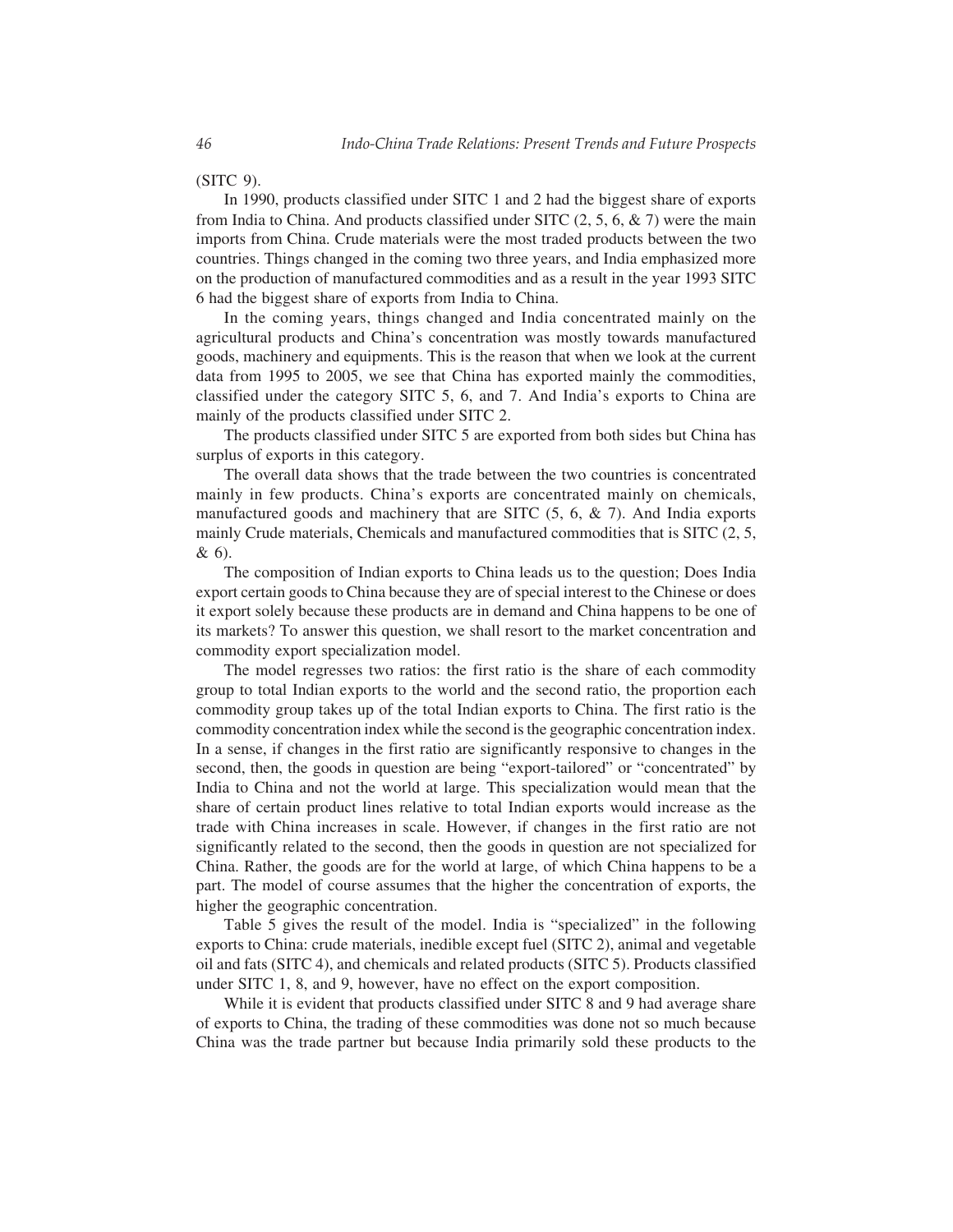world and China was just the part of the world to import the commodities. Even in the absence therefore of economic ties with China, products classified under SITC 8 and 9 would still be traded elsewhere.

In Contrast, exports classified under SITC 2, 4, and 5 were traded not because India trades these products to the world but because China is the market. India would find difficulty in marketing these products if trade ties with China were to be suddenly broken. These commodities are produced especially to be exported to China and if the Chinese market stops importing or consuming these products, Indian producer would find it difficult to switch their export to other countries because these products are not demanded so badly anywhere else in the world or China is the best market to sell those products.

#### Table: 5 Market Concentration and Commodity Export Specialization of India, 1990-2005

| A. Products specialized in                          |                   |
|-----------------------------------------------------|-------------------|
| 1. Crude materials, inedible except fuel            | SITC <sub>2</sub> |
| 2. Animal and Vegetable oils and fats               | SITC <sub>4</sub> |
| 3. Chemicals and related products                   | SITC <sub>5</sub> |
| <b>B.</b> Products not specialized in               |                   |
| 1. Food and live animals                            | SITC <sub>0</sub> |
| 2. Mineral fuels, lubricants, and related materials | SITC <sub>3</sub> |
| 3. Manufactured goods                               | SITC <sub>6</sub> |
| 4. Machinery and transport equipment                | SITC7             |
| C. Products with no effect on export composition    |                   |
| 1. Beverages and tobacco                            | SITC <sub>1</sub> |
| 2. Miscellaneous manufactured articles              | SITC <sub>8</sub> |
| 3. Commodities and transactions n.e.s.              |                   |
|                                                     |                   |

#### *Source: Analysis of the data from UN Commtrade*

**Future Prospects:** Trade between India and China is increasing year by year, and it is poised for a major leap forward and has doubled from US \$38 billion in 2009 to \$74 billion in 2011, in a period of just two years. The demand for each other's products is increasing in both the countries and producers and consumers in both the countries are getting more access to the products of the other country. The trade is opening up day by day and India is planning to give China the Market Economy Status (MES) very soon. Once they make a free trade agreement the trade volume between them will touch the sky. Since both the countries are developing their infrastructure very fast it can be recommended to India to capitalize on the growing demand of construction industry in China for products like iron ore, slag, ash, plastic and linoleum. While the demand for steel is strong in China, both due to the booming housing and industry construction, China is also emerging as a big importer of aluminum, especially for its communication and transport infrastructure. India can get a huge chance here to export a lot of raw material and final goods related to construction. Also the restructuring of China's textile sector could result in new opportunities for India to increase the exports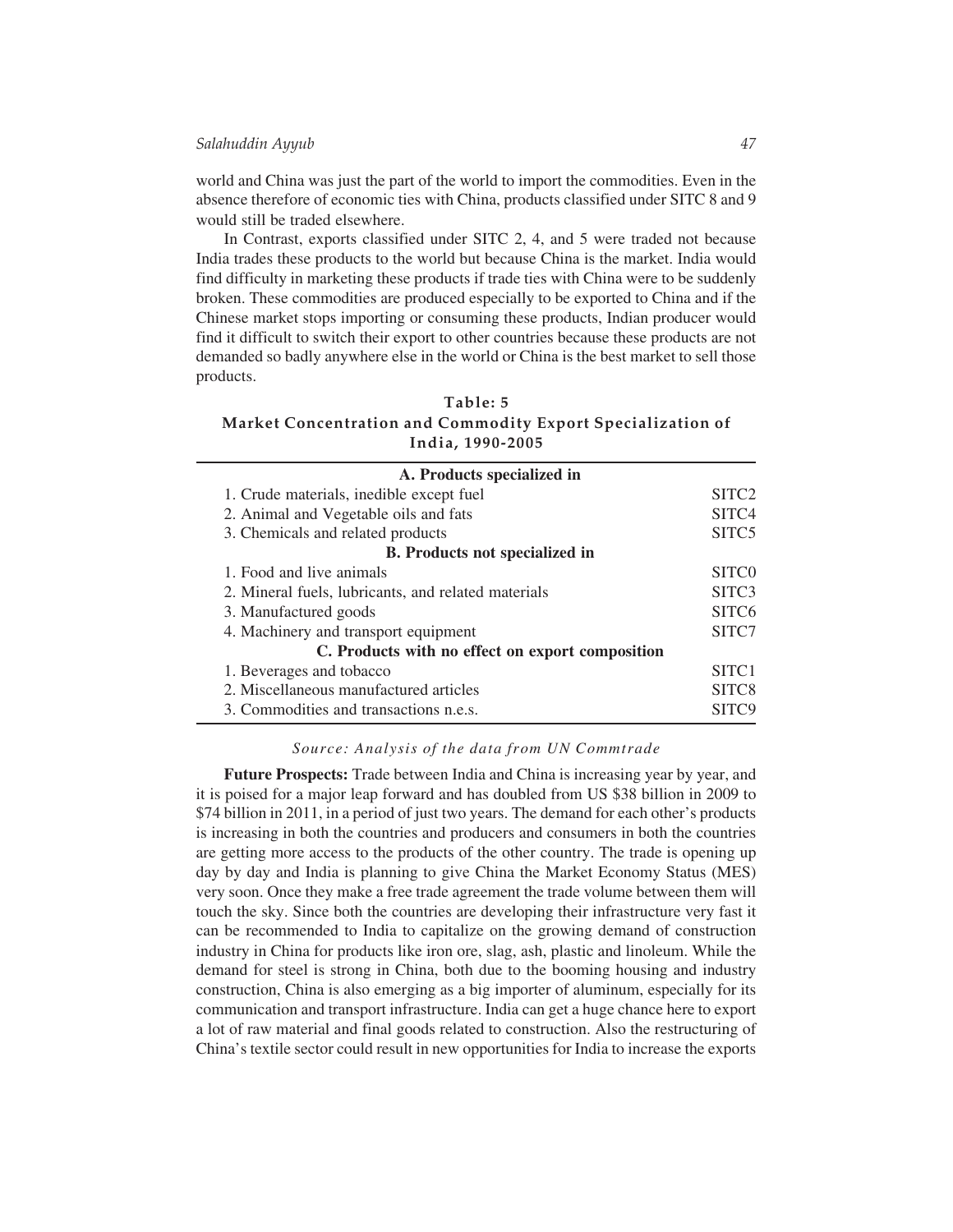of cotton yarn and fabrics to China.

As of now the nature of trade between India and China doesn't go in favour of China because the exports of India to China mainly comprises of a few goods like ores, slag, and ash, which is not an ideal situation for a country. The exported commodities from India to China are needed to be of various nature and Indian exporters are supposed to look for the opportunity of export to China in the fields other than the conventional exports.

In any discussion of the growing economic integration between India and China, it is important to remember also that trade is only one of the two major economic ties that bind nations. The other is investment. At present, investment links between the two countries are relatively modest. Haier and Huawei have significant presence in India. Similarly, Bharat Forge, TCS, and Infosys are building a noteworthy presence in China. There is still a lot of potential also in the area of investment relations between the two nations.

## **Conclusion**

Both India and China started opening up in the International market very late. They were in-ward looking economies in the beginning. But when they realized the pattern of growth and development in the developed countries and the nature of advantage those countries were getting out of trade, they also decided to start trade relations with more countries. The nature of both the economies changed from an in-ward looking economies to an out-working looking. China had the lead in this opening up, because they had realized this fact few years earlier than India. Once they started having trade with the rest of the world, neighbors of China took it as a challenge for them and started thinking in this area. Just after around ten years India also opened its economy to the world and attracted a lot of foreign money into the country and trade volume of India started increasing.

Now some experts believed that India's place in the International market is a challenge for China and India and China are rivals in the International sphere. They are competitors in the International Market and in Asian markets as well. And the relation between the two will always be of rivalry. But I believe that although they are competitors in few fields in the international market, they have a lot of potential for enhancing their bilateral economic ties. Their bilateral trade relation is proved to be useful for both the nations. The trade volume is increasing day by day and the expected trade volume is 30 Billion US \$ in till the end of 2009. India is going to be the biggest trade partner of China and China and India are both interested in finalizing a Free Trade Agreement very soon.

It has been proved empirically that bilateral trade has given advantage to both the nations and still there is a lot of potential in both the countries to increase their bilateral trade. This is because there are many agro and milk food products which either China at present imports from other countries or the demand for which will increase as real per capita incomes and purchasing power of the Chinese people increases or they look for more variety and better quality consumption. In sectors like software, once more Indians learn Chinese and in pharmaceuticals, etc where India had a competitive edge, the potential for increase in exports from India is large. There are few commodities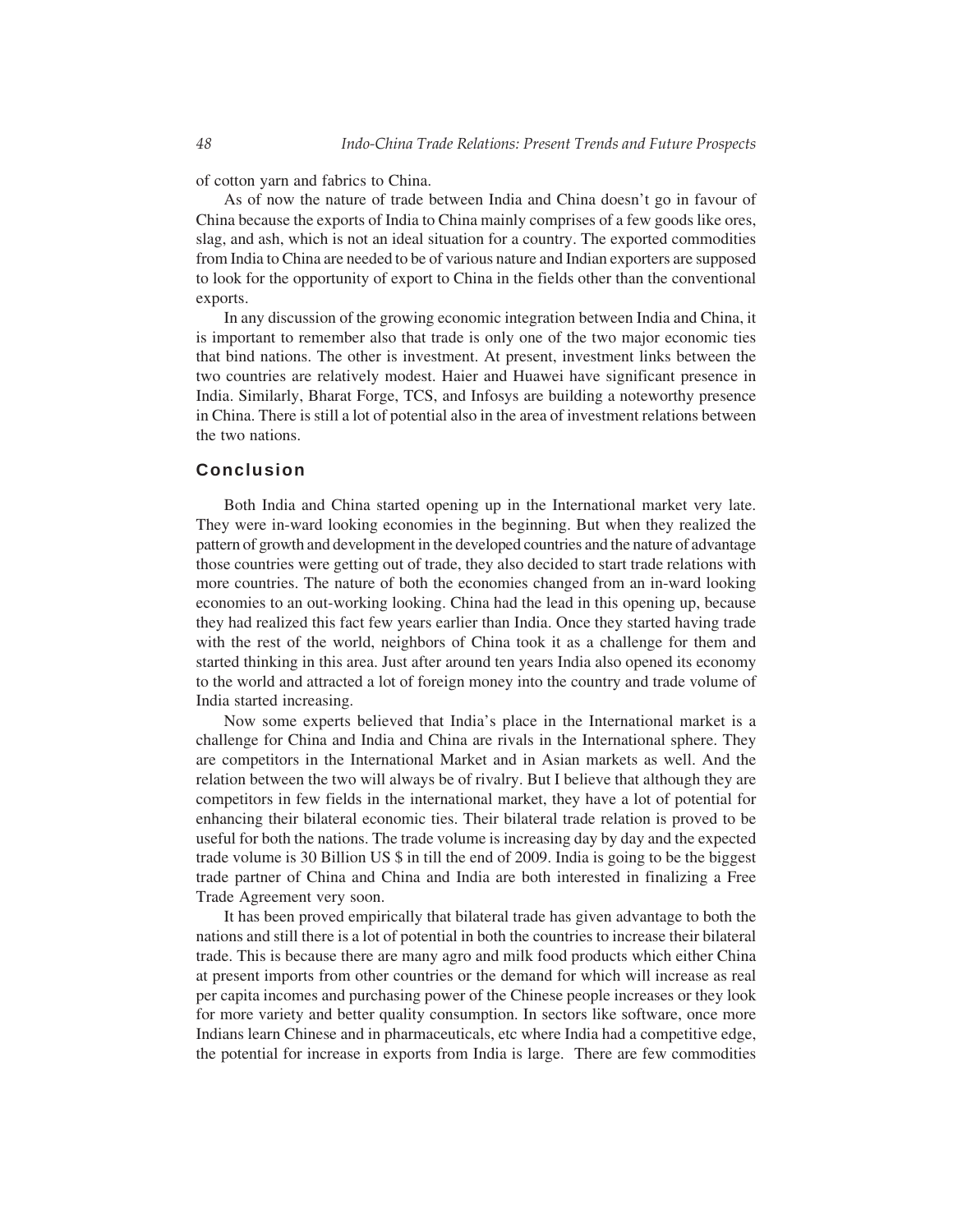which are produced in India just to be exported to China and there are some products in China also which are produced to be sold in India only. So they have specific demand and supply relation for each other. If a close study is done on a large scale, they can find few more products of concentrated demand.

Also India China relation is important for the whole world, if they make agreements and come together in the international market as a producer of the commodities which are mostly being produced by the developed nations, they can be a strong competitors with the developed nations. And they have potential to make many more examples of their ties in African oil producing agreement.

There is no doubt that the political relations are important for them and it plays a role to strengthen their economic relations but this is not only the political relations, which decides their trade relations, there are other determinants to the bilateral trade.

The most important observation made here is that, the trade between India and China is not of the nature that it is increasing because the world trade is increasing; instead, there are some commodities which are being traded by India and China for each other only because they are demanded in each other's country. And the volume of trade of those commodities is increasing because the demand for them is increasing in the other country, not because of the increase in the world trade volume. If those commodities are not traded with each other, they will find it difficult to sell it anywhere else in the international market.

#### **References**

Bhalla, A. S.(2002) "*Sino-Indian Growth and Liberalization: A Survey*", Asian Survey. University of California Press.

Bhattacharaya, Swapan K. and Bhattacharaya Biswa N. (April, 2007) "*Gains and Losses of India-China Trade Cooperation-A Gravity Model Impact Analysis"*, CESIFO Working Paper No. 1970. .

Chung, Tan. (1994) "*India and China*". Indian Horizon, Special Issue. Indian Council for Cultural Relations.

Debroy, Bibek & Saquib, Mohd. (2004) *"Future Negotiation Issues at WTO; An India- China perspective".* Globus Books, New Delhi.

Estanislao, Jesus P. "*Philippines-China trade Relations*". ASEAN-China Economic Relations, Trends and Patterns, Institute of Southeast Asian Studies.

Garver, Johan w. (March, 1991) *"The Indian Factor in Sino-Soviet Relations*". The China Quarterly, School of Oriental and African Studies.

Grossman, Bernhard. (1970) "*International Economic Relations of People's Republic of China"*, Asian Survey, University of California Press.

Haque, A.S.M. Shahidul, (January, 2005) "*Impact of China's Accession to WTO on Textile Trade of South Asia*". BISS Journal, Bangladesh Institute of International and Strategic Studies, Dhaka.

Hongyu, Wang. (June, 1995) "*Sino-Indian Relations*". Asian Survey, University of California Press.

Hocking, Brian & Steven Mc Guire, (2004) "*Trade Politics*". Routledge, New York.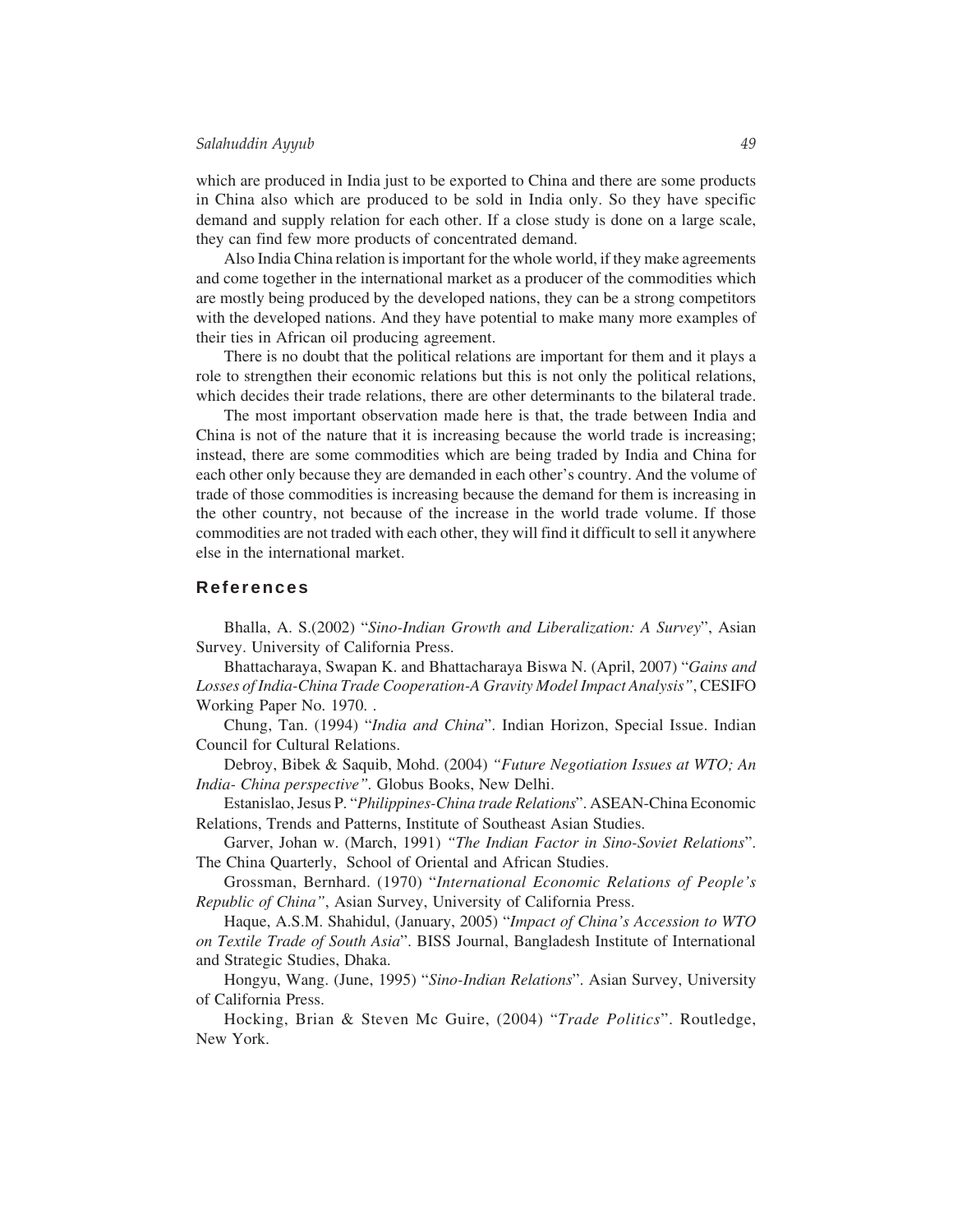Huchet, Jean-Francois, Richet Xavier & Joel Ruet. "Globalization *in China, India and Russia; Emergence of National Groups and Global Strategies of Firms*".

*India-China Trade and Investment-* Special issue on the 55<sup>th</sup> Anniversary of the establishment of Diplomatic Relations between India and China. Federation of Indian Chambers of Commerce and Industries.

*India and China Relations in 2006*, A Chronology. China Report (2007). Sage Publications, New Delhi.

Kumaraswamy, P.R. (2007) *"India's Energy Cooperation with China: The Slippery Side*". China Report, Sage Publications, New Delhi.

Kurian, Nimmi. "*Emerging China and India's Policy Options*" Lancer Publishers and Distributors, New Delhi.

Lanteigne, Marc. "*China and International Institutions*". Routledge Publishers, New Delhi.

Leng, Shao Chuan. (May, 1952) "*India and China*". Far Eastern Survey,. American Institute of Pacific Relations.

Mahmud, Prof. Khalid, (Spring, 2007) "*Sino-Indian Relations: Future Prospects-Friendship, Rivalry or Contention*?" Regional Studies, . Institute of Regional Studies, Islamabad.

Malik, J.Mohan. (June, 1995) "*China-India Relations in the Post-Soviet Era: The Continuing Rivalry*". The China Quarterly, School of Oriental and African Studies.

Panagariya, Arvind. "*India and China: Trade and Foreign Investment*"

Pathak, Vidhan. (2007) "*India's Energy Diplomacy in Francophone Africa: Competitive-cooperation with China".* India Quarterly, A journal of International Affairs, Indian Council of World Affairs, New Delhi.

Prakash, Shri. (2003) "*Potential of India-China Economic Relations*". Contemporary India, Special Issue on India-China Relations. Nehru Memorial Museum & Library.

Prakash, Shri. (2005)"*Contemporary India, China and Russian Relations; Dimensions of a new world order*". Contemporary India, Nehru Memorial Museum & Library.

Prakash, Shri. (1994) "*Economic Dimensions of Sino-Indian Relations*". China Report, A journal of East Asian Studies Sage Publications, New Delhi.

Prime, Penelope B. & Kulkarni, Kishore G., (2007) "*Economic Development in India and China, New Perspective on Progress and Change*". Serial Publications, New Delhi.

Seth, Jagdish N. (January 8, 2008)*"Why the rise of Chindia will be beneficial to the world"*.Times of India, New Delhi.

Zhao, Suisheng. (Editor) "*Chinese Foreign Policy, Pragmatism and Strategic Behavior*". An East Gate Book, M.E. Sharpe, Armonk, New York.

http://business.mapsofindia.com/trade-relations/india-china/index.html

http://www.jstor.org

http://online.sagepub.com/

http://comtrade.un.org/db/default.aspx

http://www.chinaembassy.org.in/eng/focus/t247108.htm

http://economictimes.indiatimes.com/View\_Point/The\_future\_of\_India-